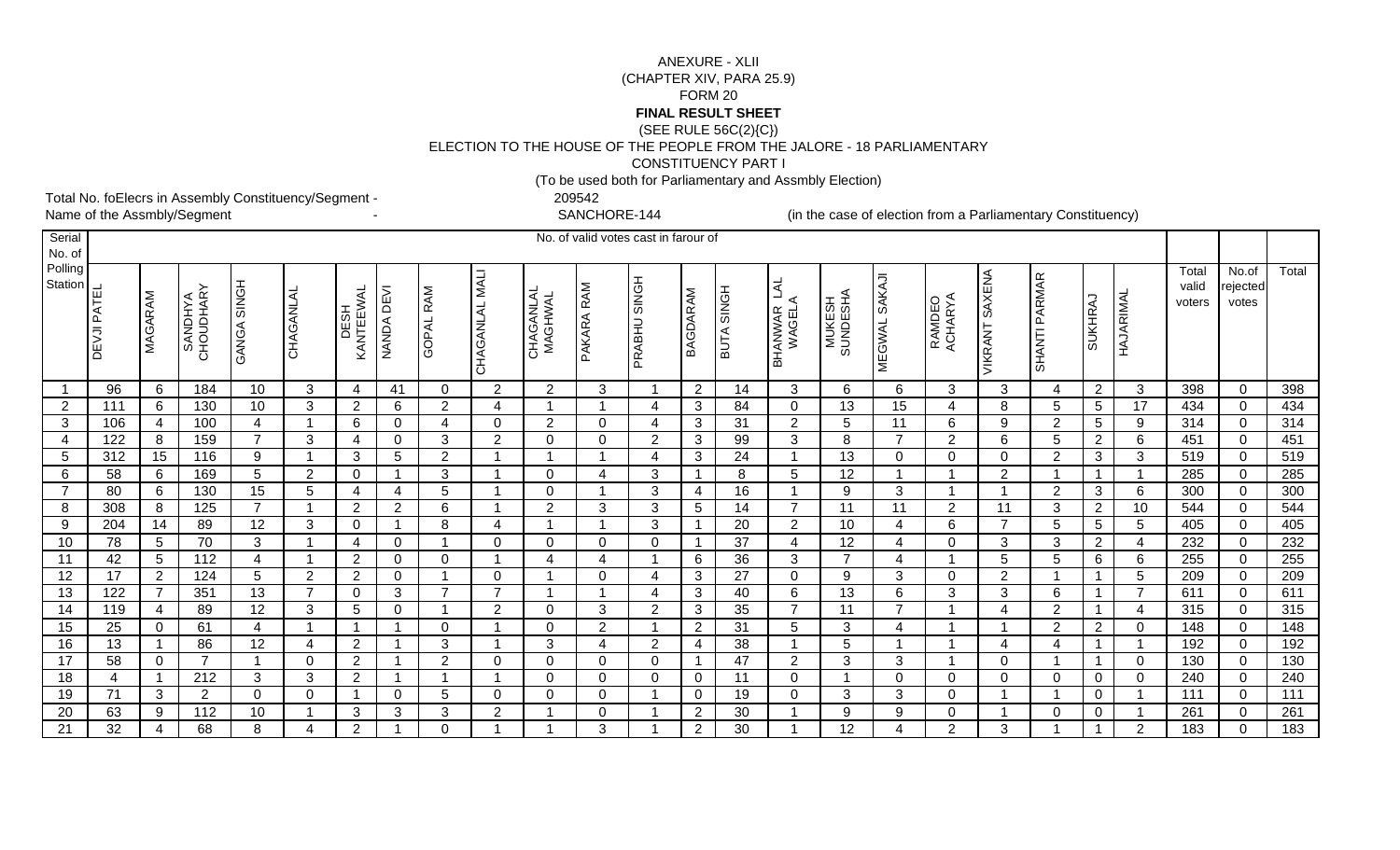| 22 | 109 | 6               | 179 | 28             | 6              | $\mathbf 0$    | $\overline{2}$ | 2              | $\Omega$                | $\Omega$       | 2           |                | $\overline{7}$       | 10             | 3              | 10             | 9                    | 2              | 3              | 5                       | $\mathbf{2}^{\prime}$ | 2               | 388 | $\mathbf{0}$   | 388 |
|----|-----|-----------------|-----|----------------|----------------|----------------|----------------|----------------|-------------------------|----------------|-------------|----------------|----------------------|----------------|----------------|----------------|----------------------|----------------|----------------|-------------------------|-----------------------|-----------------|-----|----------------|-----|
| 23 | 68  | 3               | 145 | 3              | -1             | $\Omega$       | -1             | - 1            | $\mathbf{0}$            |                | -1          |                | $\overline{0}$       | 16             | $\Omega$       | 0              | 3                    | $\Omega$       |                | $\overline{2}$          | 3                     | 3               | 253 | $\mathbf 0$    | 253 |
| 24 | 101 | $\overline{7}$  | 78  | $\overline{2}$ | $\Omega$       | 4              | 39             | 3              | -1                      | 0              | $\Omega$    |                | 5                    | 81             | 4              | Δ              | 4                    | 2              | $\overline{2}$ | $\boldsymbol{\Delta}$   |                       | $\overline{2}$  | 345 | $\mathbf{0}$   | 345 |
| 25 | 22  | $\overline{2}$  | 196 | $\overline{7}$ | $\Omega$       | 2              | $\overline{2}$ | $\Omega$       | $\mathbf{0}$            | $\Omega$       | $\Omega$    | $\Omega$       | $\Omega$             | 15             | $\Omega$       | -1             | $\blacktriangleleft$ | 2              | 2              | $\Omega$                |                       | 2               | 255 | $\Omega$       | 255 |
| 26 | 242 | 10              | 125 | 6              | 4              | $\overline{0}$ | 3              | 5              | 2                       | 4              | 3           | 3              | $\mathbf{1}$         | 32             | 3              | 18             | 8                    | $\overline{2}$ | 3              | 2                       | 2                     | 4               | 482 | $\mathbf 0$    | 482 |
| 27 | 84  | 6               | 87  | -1             | 4              | $\mathbf 0$    |                | 3              | $\overline{2}$          | $\overline{2}$ | 2           |                | 3                    | 6              |                | $\overline{7}$ | 5                    | $\overline{2}$ | $\overline{7}$ | $\overline{2}$          |                       | $\mathbf{1}$    | 228 | $\mathbf 0$    | 228 |
| 28 | 132 | 10 <sup>°</sup> | 62  | 12             | 3              | $\overline{2}$ |                | 3              | $\overline{2}$          | $\Omega$       | 3           | -1             | $\overline{2}$       | 4              |                | 8              | $\overline{7}$       | 4              | 8              | -1                      |                       | $\overline{2}$  | 269 | $\mathbf{0}$   | 269 |
| 29 | 60  | 8               | 129 | 17             | 3              | $\mathbf{1}$   | $\overline{2}$ | 3              |                         |                | $\Omega$    | $\overline{2}$ | 4                    | 4              | 3              | 11             | 6                    | $\Omega$       | 2              | 3                       |                       | 6               | 267 | $\overline{0}$ | 267 |
| 30 | 88  | 3               | 153 | 14             | 2              | 2              | 2              | 5              | $\Omega$                |                | $\Omega$    |                | -1                   | 6              |                | 9              | 11                   | 6              | 7              | 8                       | 6                     | 5               | 337 | $\overline{0}$ | 337 |
| 31 | 40  | 6               | 106 | 13             |                | $\mathbf 0$    | $\overline{2}$ | $\overline{2}$ | 2                       | $\overline{2}$ | $\Omega$    | 3              | $\blacktriangleleft$ | $\overline{2}$ | $\mathbf 0$    | 6              | 2                    |                | -1             | 3                       | $\mathbf 0$           | $\overline{2}$  | 195 | $\mathbf 0$    | 195 |
| 32 | 85  | $\overline{7}$  | 102 | 17             |                | $\mathbf{1}$   | -1             | $\overline{2}$ | -1                      | 4              | $\mathbf 0$ | 5              | 2                    | 18             | 6              | 13             | 3                    | $\overline{2}$ |                | -1                      |                       | $\overline{2}$  | 275 | $\mathbf 0$    | 275 |
| 33 | 90  | 4               | 107 | 6              | -1             | $\overline{2}$ | 0              | $\overline{2}$ | $\overline{2}$          | 0              | 3           | $\Omega$       | $\mathbf{1}$         | $\overline{7}$ | 4              | 9              | 4                    | $\mathbf 0$    | 3              | 2                       | 0                     | $\mathbf 0$     | 247 | $\mathbf 0$    | 247 |
| 34 | 70  | 3               | 27  | $\overline{2}$ | $\Omega$       | $\overline{1}$ | 0              | $\overline{2}$ | $\mathbf{0}$            | $\Omega$       | 3           | 0              | -1                   |                | $\overline{2}$ | 0              | $\overline{2}$       | $\Omega$       | $\overline{0}$ | $\mathbf{0}$            | $\mathbf{2}^{\prime}$ | $\overline{0}$  | 116 | $\mathbf{0}$   | 116 |
| 35 | 178 |                 | 58  | 7              |                | $\mathbf 0$    | 2              |                | $\overline{2}$          |                |             | 2              | 4                    | 29             | 6              | 8              | 12                   | 4              | 3              | 5                       | 5                     | 13              | 349 | $\mathbf 0$    | 349 |
| 36 | 74  | 4               | 108 | 3              | 2              | $\mathbf{1}$   | 9              |                | $\mathbf{0}$            | $\Omega$       |             | 2              | $\overline{2}$       | 8              | $\overline{2}$ | 3              | $\overline{7}$       | 3              | $\overline{2}$ | -1                      | 41                    | $\mathbf{1}$    | 275 | $\mathbf{0}$   | 275 |
| 37 | 135 | 9               | 96  | 11             | $\Omega$       | $\mathbf 0$    | 9              | 3              | -1                      | $\overline{2}$ |             | 2              | 6                    | 6              | $\overline{2}$ | 9              | $\overline{7}$       | 2              | $\overline{2}$ | -1                      | 6                     | 6               | 316 | $\mathbf 0$    | 316 |
| 38 | 185 | 6               | 140 | 12             | 3              | 3              | $\overline{2}$ | 11             | 2                       | $\Omega$       |             | 6              | $\mathbf 0$          | 9              |                | 6              | $\overline{7}$       | 2              | -1             | -1                      |                       | $\mathbf 0$     | 399 | $\mathbf{0}$   | 399 |
| 39 | 321 | 11              | 94  | 14             | 2              | $\mathbf{1}$   | -1             | 3              |                         |                |             | $\Omega$       | 2                    | 32             | 4              | 26             | 10                   | 4              | 4              | 2                       |                       | 4               | 539 | $\mathbf{0}$   | 539 |
| 40 | 77  |                 | 66  | 5              | $\Omega$       | $\mathbf{1}$   | $\Omega$       | $\overline{2}$ | $\overline{\mathbf{1}}$ | $\Omega$       | 2           | -1             | $\mathbf 0$          | 4              | $\mathbf 0$    | 3              | $\blacktriangleleft$ | $\overline{1}$ | 2              | $\overline{\mathbf{1}}$ |                       | $\overline{2}$  | 171 | $\mathbf 0$    | 171 |
| 41 | 135 | 5               | 130 | $\overline{7}$ | -1             | $\mathbf{0}$   | -1             | -1             | $\mathbf 0$             |                | 2           | 0              | 5                    | 21             | $\overline{2}$ | 9              | $\overline{4}$       | -1             | 6              | $\overline{2}$          | 5                     | 10              | 348 | $\overline{0}$ | 348 |
| 42 | 72  | 5               | 97  | 7              | 3              | $\overline{1}$ |                | -1             | $\overline{2}$          |                |             |                | $\overline{2}$       | 30             |                | 4              | 5                    | 2              | 5              | $\overline{2}$          | $\overline{2}$        | 3               | 248 | $\mathbf{0}$   | 248 |
| 43 | 27  | 2               | 165 | -1             |                | $\mathbf 1$    |                | $\Omega$       | $\Omega$                | $\Omega$       | $\Omega$    | 0              | $\mathbf 0$          | 23             | $\Omega$       | 4              | 3                    | -1             | 0              | $\mathbf 1$             |                       | $\mathbf{0}$    | 231 | $\mathbf{0}$   | 231 |
| 44 | 258 | 9               | 112 | 9              |                | $\mathbf{1}$   |                | 2              | $\overline{2}$          | 3              |             |                | $\overline{0}$       | 13             |                | 14             | 14                   | 3              | $\overline{4}$ | 4                       | 3                     | 6               | 462 | $\mathbf 0$    | 462 |
| 45 | 226 | 4               | 150 | 3              |                | $\mathbf{0}$   | $\overline{2}$ | 10             | $\mathbf 0$             | $\overline{2}$ | $\mathbf 0$ | 6              | 3                    | 20             | 5              | 9              | 6                    | $\Omega$       |                | 3                       | 0                     | $\overline{2}$  | 453 | $\overline{0}$ | 453 |
| 46 | 192 | 10              | 185 | 19             | -1             | $\mathbf{1}$   | 0              | 12             | $\overline{2}$          | 3              | 6           | 5              | $\overline{1}$       | 10             | $\Omega$       | 9              | 12                   | 4              | 10             | $\Omega$                | 3                     | $\overline{4}$  | 489 | $\overline{0}$ | 489 |
| 47 | 349 | 15              | 158 | 21             |                | $\overline{4}$ | 32             | 8              | 5                       |                | 3           | 4              | 3                    | 37             | $\Omega$       | 5              | 10                   | 3              | 4              | 4                       | 5                     | 3               | 675 | $\overline{0}$ | 675 |
| 48 | 197 | 11              | 90  | 4              | $\overline{4}$ | $\overline{2}$ | 0              | 6              | 2                       | $\Omega$       | $\Omega$    | $\overline{2}$ | 4                    | 48             | $\overline{7}$ | 8              | $\overline{7}$       | $\Omega$       | $\overline{0}$ | 3                       | 3                     | $\overline{2}$  | 400 | $\mathbf 0$    | 400 |
| 49 | 133 | 8               | 81  | 6              | 3              | 3              | 1              | $\overline{2}$ | $\mathbf 0$             | $\Omega$       |             | 0              | $\overline{2}$       | 13             | $\mathbf 0$    | $\overline{2}$ | $\overline{2}$       | $\mathbf 0$    | $\overline{0}$ | $\Omega$                | 0                     | $\mathbf{1}$    | 258 | $\mathbf{0}$   | 258 |
| 50 | 215 | 15              | 168 | 9              | 4              | $\mathbf{1}$   | 15             | 4              | $\overline{2}$          |                |             | 4              | 5                    | 46             | 5              | 10             | 6                    | 5              | 3              | -1                      | 4                     | $5\overline{)}$ | 529 | $\mathbf{0}$   | 529 |
| 51 | 141 | 5               | 9   | $\mathbf{0}$   | $\Omega$       | $\Omega$       |                |                |                         |                |             | 0              | 2                    | 6              |                | $\overline{2}$ |                      | $\Omega$       | 3              | 0                       | 0                     | $\Omega$        | 175 | $\mathbf{0}$   | 175 |
| 52 | 173 | $\overline{2}$  | 48  | 4              | $\Omega$       | $\mathbf{1}$   | 0              |                | $\mathbf{0}$            | 0              | 0           |                | $\overline{2}$       | $\overline{2}$ | $\mathbf 0$    | 5              | 6                    | 6              | -1             | -1                      | $\overline{2}$        | $\mathbf 0$     | 255 | $\overline{0}$ | 255 |
| 53 | 27  | 4               | 278 | 8              | $\Omega$       | $\overline{1}$ | 18             | 0              | $\Omega$                | $\overline{2}$ | $\Omega$    |                | 3                    | 30             | $\overline{2}$ | 3              | $\mathbf 0$          |                | 3              | $\Omega$                | 0                     | $\mathbf{1}$    | 382 | $\overline{0}$ | 382 |
| 54 | 24  | $\overline{0}$  | 117 | $\overline{7}$ | 2              | $\mathbf 0$    | -1             | $\Omega$       | $\mathbf 0$             |                | -1          | $\Omega$       | -1                   | 8              | $\mathbf 0$    | 5              |                      |                | $\overline{2}$ | $\Omega$                |                       | $\mathbf{1}$    | 173 | $\overline{0}$ | 173 |
| 55 | 78  | 8               | 87  | 9              | 3              | 10             | 92             | 9              | 2                       | 3              | 2           | -1             | 3                    | 9              | 3              | 10             | 10                   | 9              | 4              | $\overline{7}$          | 3                     | 5               | 367 | $\Omega$       | 367 |
| 56 | 29  | 3               | 94  | 9              | -1             | $\overline{2}$ | -1             | $\overline{2}$ | -1                      |                | -1          | 2              | $\overline{0}$       | 8              | -1             | $\overline{2}$ | $\mathbf 1$          | 3              | 5              | -1                      |                       | 4               | 172 | $\mathbf 0$    | 172 |
| 57 | 157 | 3               | 91  | 12             | $\overline{1}$ | 3              | 3              | $\overline{2}$ | 5                       | $\Omega$       | 3           | 3              | $\overline{0}$       | 23             | $\overline{2}$ | 13             | $\overline{2}$       | $\mathbf 0$    | $\overline{0}$ | $\overline{2}$          |                       | 4               | 330 | $\mathbf 0$    | 330 |
| 58 | 170 | 9               | 160 | 6              | 5              | $\overline{2}$ | 0              | 5              | $\overline{2}$          | $\Omega$       |             | 5              | -1                   | 37             | $\mathbf{2}$   | 10             | 10                   | $\mathbf 0$    | 3              | -1                      |                       | $\overline{2}$  | 432 | $\mathbf{0}$   | 432 |
| 59 | 39  | 5               | 139 | 10             | $\Omega$       | $\mathbf{1}$   | 0              | $\overline{2}$ | 2                       | $\Omega$       |             | 2              | -1                   | 8              | $\Omega$       |                | 2                    | -1             | 3              | 0                       |                       | $\overline{2}$  | 220 | $\mathbf{0}$   | 220 |
| 60 | 82  |                 | 131 | $\mathbf{0}$   | 6              | 4              |                | $\Omega$       | 3                       | 3              | 2           | 0              | 6                    | 85             | 11             | 0              | 4                    | 5              | 10             | 0                       | 3                     | 4               | 367 | $\mathbf{0}$   | 367 |
| 61 | 9   | 9               | 118 | 6              | $\overline{4}$ | 3              | 0              | 4              |                         |                |             | 4              | 4                    | 129            | $\overline{2}$ |                | $\Omega$             |                | 5              | 3                       |                       | 3               | 309 | $\Omega$       | 309 |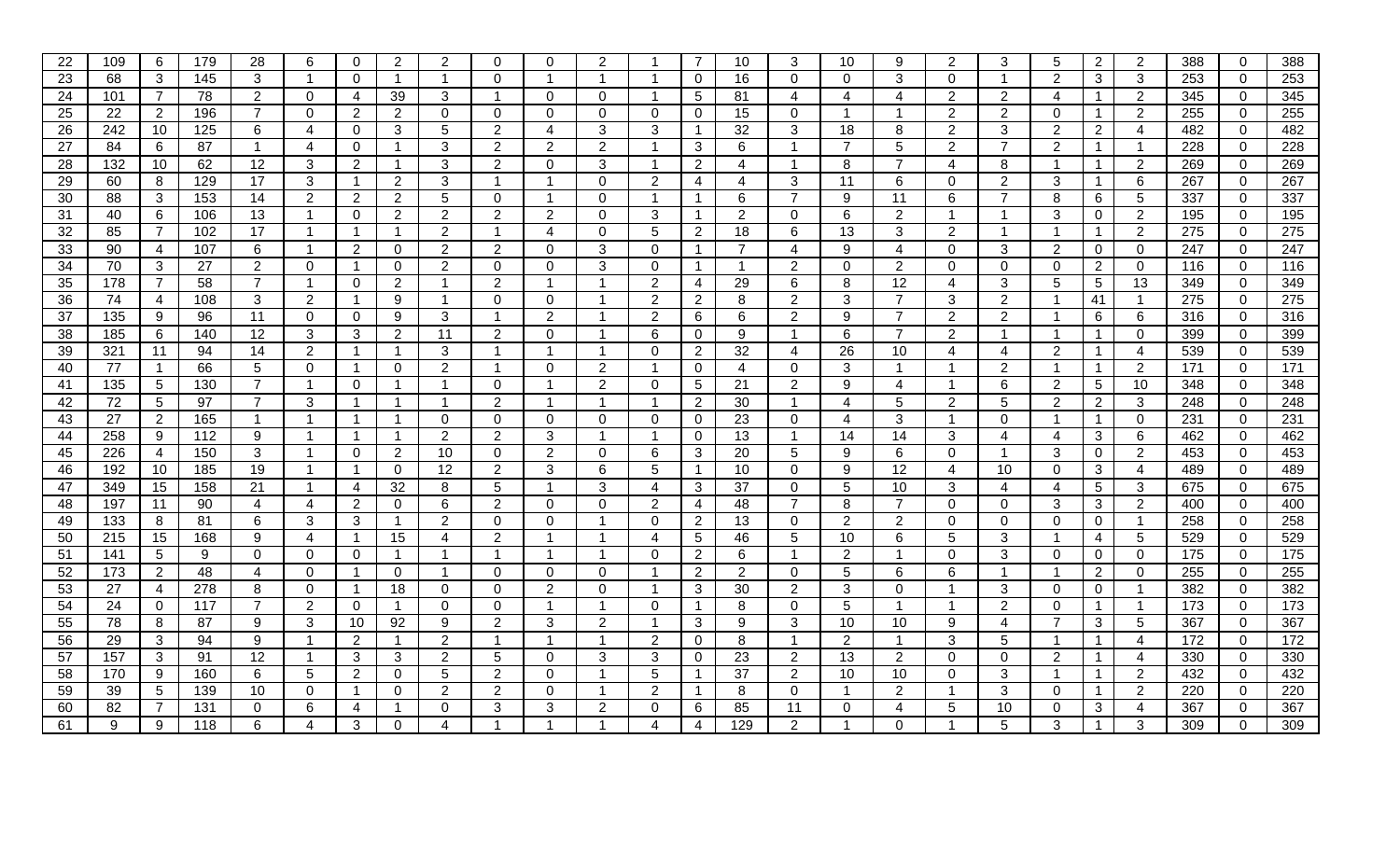| 62  | 34  | 5               | 232 | 17             | 5              | 3              | 6                     | 0              | 2              | 2              | 2              | $\Omega$       | $\mathbf 1$          | 91             | 4              | 6              | 5                     |                      | 16                      | 10                    | 4                     | 7              | 453 | $\mathbf 0$    | 453 |
|-----|-----|-----------------|-----|----------------|----------------|----------------|-----------------------|----------------|----------------|----------------|----------------|----------------|----------------------|----------------|----------------|----------------|-----------------------|----------------------|-------------------------|-----------------------|-----------------------|----------------|-----|----------------|-----|
| 63  | 149 | 12              | 138 | 9              | $\overline{2}$ | 2              | -1                    | 3              | $\mathbf{0}$   | $\Omega$       | $\overline{2}$ | $\overline{2}$ | $\overline{2}$       | 69             |                | 9              | 3                     | 5                    | 4                       | 6                     | 0                     | 4              | 423 | $\mathbf 0$    | 423 |
| 64  | 23  | $\mathbf{3}$    | 221 | 12             | 3              | 3              | 0                     | -1             | $\mathbf 0$    | 0              | 2              | 3              | 4                    | 91             | $\overline{2}$ | 4              | $\boldsymbol{\Delta}$ | 4                    | 5                       | $\boldsymbol{\Delta}$ |                       | $\mathbf 0$    | 390 | $\overline{0}$ | 390 |
| 65  | 55  | $\overline{1}$  | 198 | 12             | $\overline{7}$ | $\overline{4}$ | 3                     | 3              | 2              | $\Omega$       | $\Omega$       | -1             | 5                    | 149            | $2^{\circ}$    | $\overline{7}$ | 4                     | $\blacktriangleleft$ | 5                       | 3                     | 4                     | $\overline{7}$ | 473 | $\Omega$       | 473 |
| 66  | 78  | 5               | 141 | 12             | $\Omega$       | 3              | 10                    | 8              | 3              |                | -1             | 5              | $\mathbf 1$          | 13             | $\mathbf{0}$   | 0              | 3                     | 3                    | 8                       | 2                     | $\mathbf{2}^{\prime}$ | $\overline{1}$ | 300 | $\overline{0}$ | 300 |
| 67  | 107 | 7               | 108 | 5              | -1             | 3              | 4                     | 36             | 3              |                | $\mathbf 0$    | $\overline{2}$ | 3                    | 19             | -1             | 5              | -1                    | $\mathbf 0$          | 3                       | $\overline{2}$        |                       | 3              | 315 | $\mathbf 0$    | 315 |
| 68  | 132 | 5               | 91  | 6              | 0              | 6              | 36                    | 34             | 3              |                | $\overline{2}$ | $\overline{2}$ | $\overline{2}$       | 14             | $2^{\circ}$    | 8              | 5                     | 3                    | 5                       | $\overline{2}$        | 39                    | 4              | 402 | $\mathbf{0}$   | 402 |
| 69  | 45  | $\Omega$        | 89  | $\overline{7}$ | $\Omega$       | $\Omega$       | 0                     | $\overline{2}$ | $\mathbf{0}$   |                | 3              | $\Omega$       | $\mathbf 1$          | 42             | $\Omega$       | 3              | $\overline{2}$        | $\Omega$             | $\overline{2}$          | $\mathbf{1}$          |                       | $\mathbf{1}$   | 200 | $\overline{0}$ | 200 |
| 70  | 115 | 3               | 149 | 15             | $\Omega$       | -1             | 0                     | 3              | $\Omega$       |                | $\Omega$       |                | $\mathbf 0$          | 15             | $\overline{2}$ | 6              | 6                     |                      | 5                       | $\Omega$              |                       | -1             | 325 | $\overline{0}$ | 325 |
| 71  | 117 |                 | 16  | 3              |                | $\mathbf{0}$   | $\overline{2}$        | 3              | $\Omega$       | $\Omega$       | $\Omega$       | $\Omega$       | $\mathbf 0$          | 20             |                |                | 0                     | $\overline{2}$       | 0                       | $\Omega$              |                       | $\mathbf{1}$   | 169 | $\mathbf 0$    | 169 |
| 72  | 104 | 11              | 59  | 3              | -1             | $\overline{2}$ |                       | 3              | $\overline{2}$ |                | $\overline{2}$ | $\overline{2}$ | $\overline{2}$       | $\overline{7}$ | 4              | 8              | $\overline{2}$        | $\mathbf 0$          | $\overline{0}$          | $\Omega$              | 0                     | $\overline{0}$ | 214 | $\mathbf 0$    | 214 |
| 73  | 122 | $\overline{2}$  | 53  | 2              | 3              | $\mathbf{1}$   | -1                    | $\overline{2}$ | $\Omega$       |                |                | 3              | $\overline{0}$       | 18             | $\overline{2}$ | 8              | $\blacktriangleleft$  | -1                   | $\mathbf{0}$            | 3                     | 2                     | $\mathbf{1}$   | 227 | $\mathbf 0$    | 227 |
| 74  | 85  | $\overline{7}$  | 88  | 5              | -1             | $\Omega$       |                       |                |                | $\overline{2}$ | 0              | 3              | $\overline{2}$       | 11             |                | 3              | 4                     | 3                    | 3                       | 2                     |                       | $\overline{0}$ | 224 | $\mathbf{0}$   | 224 |
| 75  | 214 | 8               | 58  | 2              | $\Omega$       | $\mathbf 0$    | 0                     | 4              |                | 0              | $\Omega$       |                | $\mathbf 0$          | 26             |                | 6              | 5                     |                      | $\mathbf 0$             | 0                     |                       | $\mathbf 0$    | 328 | $\mathbf 0$    | 328 |
| 76  | 46  | $\overline{7}$  | 94  | 8              |                | $\mathbf{0}$   | 0                     | 4              |                | $\Omega$       | $\Omega$       | 0              | $\blacktriangleleft$ | $\Omega$       | 0              |                | 6                     |                      | 5                       | -1                    | $\overline{2}$        | $\mathbf{0}$   | 178 | $\mathbf 0$    | 178 |
| 77  | 6   | 2               | 257 | 6              | $\Omega$       | 2              | 0                     | 3              | $\Omega$       | $\Omega$       | 0              | $\overline{2}$ | 3                    | 20             |                |                | $\mathbf 0$           | 3                    | -1                      | 0                     | 0                     | $\overline{0}$ | 307 | $\mathbf 0$    | 307 |
| 78  | 40  | $\Omega$        | 79  | 9              | -1             | 2              | 8                     | -1             | $\Omega$       |                |                | 2              | $\overline{2}$       | 53             | $\overline{2}$ | 4              | $\Omega$              | $\Omega$             | $\Omega$                | 2                     | 8                     | 3              | 218 | $\mathbf 0$    | 218 |
| 79  | 203 | 5               | 62  | 5              | $\overline{2}$ | 2              | 4                     | 2              |                |                | $\Omega$       | 3              | 3                    | 68             | 4              | 3              | 4                     | $\overline{2}$       | 4                       | -1                    |                       | $\mathbf{1}$   | 381 | $\mathbf{0}$   | 381 |
| 80  | 117 | $5\phantom{.0}$ | 174 | 10             | $\overline{2}$ | $\mathbf 0$    | -1                    | 3              | -1             | $\overline{2}$ | 3              | -1             | 4                    | 88             | 4              | 6              | $\blacktriangleleft$  | 2                    | $\overline{\mathbf{1}}$ | 2                     | 24                    | $\overline{2}$ | 453 | $\mathbf 0$    | 453 |
| 81  | 4   | 2               | 228 | 4              | 2              | $\overline{0}$ | $\overline{2}$        | -1             | $\overline{1}$ | 0              | 0              | -1             | $\overline{2}$       | 36             | $\mathbf{0}$   | -1             | $\overline{0}$        | $\mathbf 0$          | $\mathbf{0}$            | $\overline{1}$        | 0                     | $\overline{0}$ | 285 | $\overline{0}$ | 285 |
| 82  | 3   |                 | 210 | 5              | 4              | $\mathbf{1}$   | -1                    | 2              | $\mathbf{0}$   | $\Omega$       |                | 0              | $\mathbf{1}$         | 42             |                | 0              | $\Omega$              | $\Omega$             | $\overline{0}$          | $\Omega$              | 0                     | $\overline{1}$ | 273 | $\mathbf{0}$   | 273 |
| 83  | 109 | 4               | 237 | 13             | 5              | $\overline{2}$ | $\mathbf{2}^{\prime}$ | 20             | 2              |                | 2              | 3              | $\overline{2}$       | 33             | 4              | 12             | 4                     | $\Omega$             | 4                       | 3                     | 4                     | 4              | 470 | $\overline{0}$ | 470 |
| 84  | 91  | $\overline{2}$  | 84  | 9              | 2              | $\mathbf{1}$   | $\overline{2}$        | 6              |                | 2              |                | $\Omega$       | $\overline{2}$       | 24             | $\mathbf 0$    | 3              | $\mathbf 0$           |                      | $\overline{2}$          | $\mathbf{0}$          | $\overline{2}$        | $\mathbf 0$    | 235 | $\mathbf 0$    | 235 |
| 85  | 149 | 8               | 92  | 8              | $\Omega$       | 2              | 0                     |                |                | 5              |                | 2              | 4                    | 39             | $\mathbf 0$    | 10             | 6                     | $\Omega$             |                         | $\Omega$              |                       | $\mathbf{1}$   | 343 | $\mathbf 0$    | 343 |
| 86  | 96  | 5               | 102 | $\overline{2}$ | -1             | 2              | 5                     | 2              | 2              | $\Omega$       | 4              | $\overline{2}$ | $\blacktriangleleft$ | 9              | $\overline{2}$ | 5              | $\overline{2}$        | 4                    | $\Omega$                | 2                     | $\overline{2}$        | $\mathbf{1}$   | 251 | $\overline{0}$ | 251 |
| 87  | 163 | 8               | 224 | 11             | 2              | $\mathbf{1}$   | -1                    | 6              | 4              | $\overline{2}$ | $\Omega$       | -1             | 3                    | 22             | $2^{\circ}$    | 4              | 6                     | $\overline{2}$       | 3                       | 3                     |                       | 3              | 472 | $\overline{0}$ | 472 |
| 88  | 237 | 8               | 181 | $\overline{7}$ | $\overline{4}$ | 5              | 3                     | 6              | -1             | $\overline{2}$ |                | 6              | $\overline{7}$       | 70             | 3              | 16             | 2                     | $\mathbf 0$          | 3                       | $\overline{1}$        | 4                     | $\overline{2}$ | 569 | $\mathbf 0$    | 569 |
| 89  | 113 | $\overline{2}$  | 77  | $\overline{7}$ | -1             | $\mathbf 0$    | 3                     | 2              |                |                | 0              |                | 4                    | 23             |                | $\overline{2}$ | 6                     | 2                    | $\overline{1}$          | $\mathbf{0}$          | 11                    | $\overline{1}$ | 259 | $\overline{0}$ | 259 |
| 90  | 187 | 4               | 29  | $\mathbf 0$    |                | $\mathbf 0$    |                       | 4              |                | $\Omega$       | $\Omega$       | 2              | $\mathbf{1}$         | 38             |                | 6              |                       | 0                    | $\overline{0}$          | $\Omega$              |                       | $\mathbf 0$    | 277 | $\overline{0}$ | 277 |
| 91  | 309 | 10              | 13  | 2              | $\Omega$       | $\Omega$       |                       | 4              |                | $\Omega$       |                | 2              | 3                    | 46             |                | 7              | 8                     | 2                    | $\overline{2}$          | 0                     | 2                     | $\overline{2}$ | 416 | $\mathbf{0}$   | 416 |
| 92  | 215 | 7               | 39  | 3              |                | $\Omega$       | 0                     | 2              | $\overline{2}$ | 0              | 0              | 0              | 3                    | 32             |                | $\overline{2}$ | 1                     |                      | 2                       | -1                    |                       | $\overline{4}$ | 317 | $\mathbf 0$    | 317 |
| 93  | 96  | 6               | 78  | 6              | $\overline{2}$ | $\mathbf{1}$   | 4                     |                |                | 3              | $\overline{2}$ | $\overline{2}$ | 6                    | 31             | 3              | 4              | $\overline{2}$        | 2                    | 2                       | $\overline{2}$        | 58                    | $\mathbf{1}$   | 313 | $\overline{0}$ | 313 |
| 94  | 55  | 3               | 46  | 5              | $\Omega$       | $\overline{7}$ | 13                    | 4              | $\Omega$       | 0              | $\mathbf 0$    | -1             | 2                    | 55             | 5              | 6              | 2                     | -1                   | 3                       | $\overline{2}$        | 50                    | $\mathbf{0}$   | 260 | $\overline{0}$ | 260 |
| 95  | 141 | 3               | 46  | 5              | $\overline{2}$ | 2              | -1                    | $\Omega$       | -1             | 3              | 2              | 4              | 5                    | 264            | 6              | $\overline{7}$ | 6                     | 2                    | 2                       | $\Omega$              | 4                     | $\overline{4}$ | 510 | $\Omega$       | 510 |
| 96  | 200 | $\overline{7}$  | 11  | 3              | -1             | $\overline{1}$ | 0                     | $\overline{2}$ | $\mathbf 0$    |                | $\mathbf 0$    | 2              | $\overline{2}$       | 40             | 3              | 8              | 2                     | $\overline{2}$       | $\overline{2}$          | $\Omega$              |                       | 3              | 291 | $\mathbf 0$    | 291 |
| 97  | 322 | 4               | 16  | 3              | 0              | $\overline{1}$ | 2                     | 3              | $\mathbf{0}$   | $\Omega$       | -1             | $\overline{2}$ | $\overline{4}$       | 108            | 3              | 10             | $\overline{7}$        | $\mathbf{1}$         | 4                       | 3                     |                       | 4              | 499 | $\mathbf 0$    | 499 |
| 98  | 14  | 3               | 266 | 5              | $\overline{2}$ | $\overline{2}$ | 0                     | $\Omega$       |                | $\overline{2}$ | 2              | $\overline{2}$ | 5                    | 116            | $\overline{2}$ | 4              | $\mathbf 0$           |                      | $\overline{0}$          | -1                    | 0                     | $\mathbf{1}$   | 429 | $\mathbf{0}$   | 429 |
| 99  | 271 | 8               | 19  | 2              | 2              | 3              | 40                    | 6              | 2              | 2              |                | 4              | 8                    | 4              | 4              | 7              | 4                     | 5                    | $\overline{7}$          | 4                     | 96                    | $\overline{2}$ | 501 | $\mathbf{0}$   | 501 |
| 100 | 63  | 4               | 50  | 6              | 2              | 3              | 2                     | 3              |                |                |                | 0              | 5                    | 77             | 2              | 10             | $\overline{2}$        | 3                    | $\overline{2}$          | 2                     | 10                    | 1              | 250 | $\overline{0}$ | 250 |
| 101 | 412 | 12              | 64  | 8              |                | 3              | 0                     |                | $\mathbf{0}$   | 4              |                | $\Omega$       | 3                    | 136            | 3              | 9              | $\Omega$              |                      | 3                       | $\Omega$              |                       | $\Omega$       | 662 | $\Omega$       | 662 |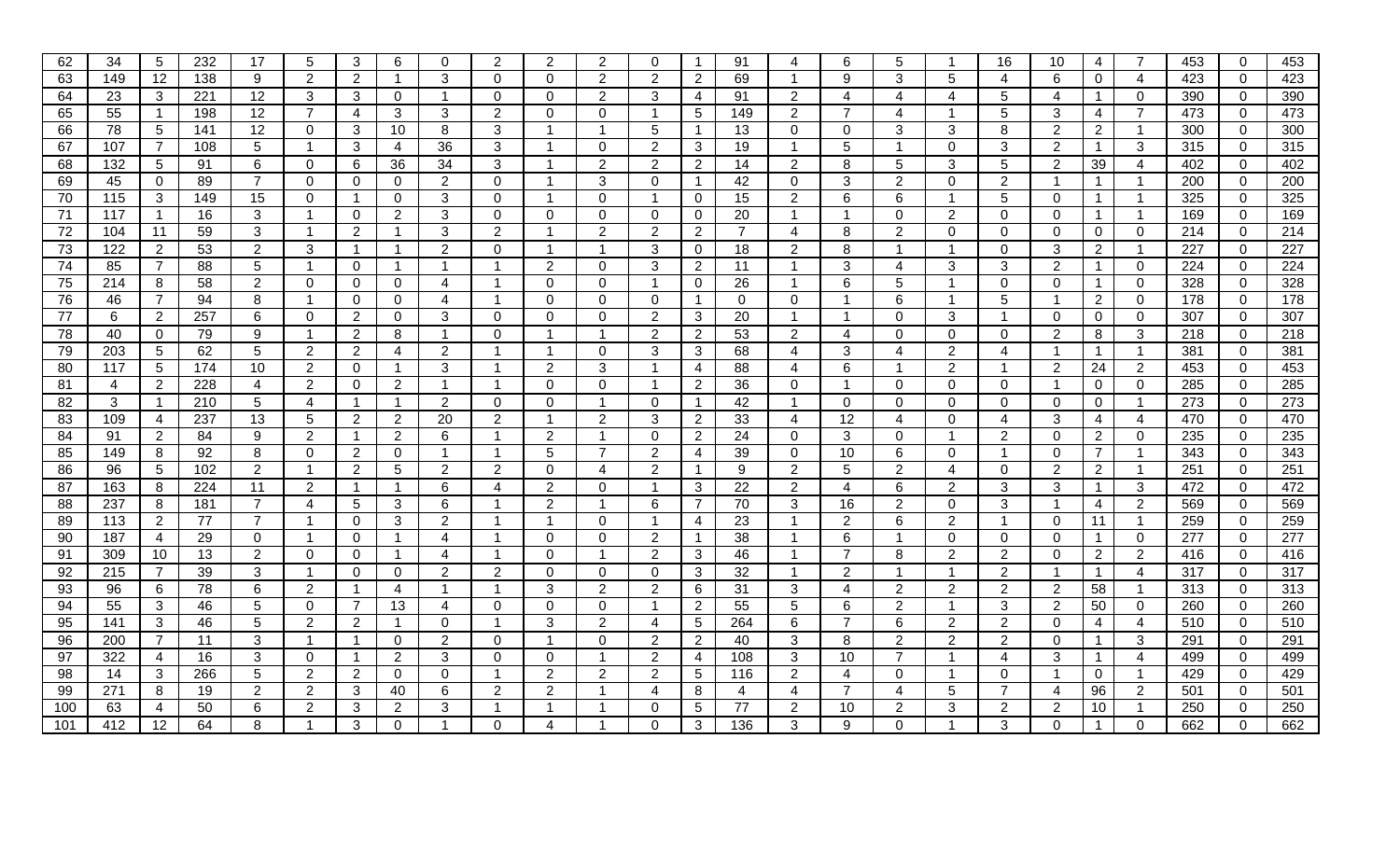| 102              | 58              | 7               | 108 | 5              | 3              | $\overline{2}$ |                | -1                       | 3                       | 2              | 2              |                | 5                    | 52               |                 | 4              | $\Omega$       |                | 3              | 0              | 30             | 4               | 293 | $\overline{0}$ | 293 |
|------------------|-----------------|-----------------|-----|----------------|----------------|----------------|----------------|--------------------------|-------------------------|----------------|----------------|----------------|----------------------|------------------|-----------------|----------------|----------------|----------------|----------------|----------------|----------------|-----------------|-----|----------------|-----|
| 103              | 65              | 5               | 42  | 5              | -1             | $\mathbf 1$    | 4              | 64                       | 4                       | -1             |                | 3              | $\overline{2}$       | $\mathbf 0$      |                 | $\overline{2}$ | 3              | $\mathbf 0$    | 13             | $\overline{2}$ | $\overline{2}$ | $\overline{4}$  | 225 | $\mathbf 0$    | 225 |
| 104              | 266             | 10              | 184 | 11             | 6              | 2              | 5              | 6                        | $\overline{2}$          | 3              |                | 2              | 4                    | 27               | 4               | 9              | 6              | $\mathbf{0}$   | $\overline{2}$ | 4              | 10             | $\overline{2}$  | 566 | $\overline{0}$ | 566 |
| 105              | 166             | 3               | 34  | 5              | -1             | $\mathbf 1$    | -1             | 32                       | $\overline{1}$          | -1             | $\mathbf{0}$   | 0              | $\Omega$             | 14               | 3               | 4              | 6              | $\Omega$       | $\overline{1}$ | $\Omega$       |                | $\Omega$        | 274 | $\overline{0}$ | 274 |
| 106              | 31              | $\mathbf{0}$    | 101 | 5              | $\Omega$       | -1             | 0              | $\Omega$                 | $\Omega$                | -1             |                | 2              | $\overline{2}$       | 15               | $\overline{2}$  | -1             | $\mathbf{1}$   | -1             | 3              | 3              | 9              | $\overline{0}$  | 179 | $\overline{0}$ | 179 |
| 107              | 357             | 3               | 63  | 6              | $\Omega$       | 3              | 7              | 5                        | 3                       | $\Omega$       | 0              | $\overline{2}$ | 0                    | 9                | $\overline{2}$  | $\overline{2}$ | 3              | $\mathbf 0$    | $\overline{2}$ | $\overline{2}$ | 10             | $\mathbf{1}$    | 480 | $\mathbf 0$    | 480 |
| 108              | 269             | $\overline{2}$  | 76  | $\mathbf 1$    |                | $\mathbf 0$    |                | 6                        | $\Omega$                |                |                |                | $\mathbf 0$          | 6                | $\mathbf 0$     | $\mathbf{0}$   | $\mathbf 1$    |                | -1             | -1             | $\overline{2}$ | $\mathbf 0$     | 371 | $\overline{0}$ | 371 |
| 109              | 254             | 8               | 27  | $\overline{2}$ | 2              | -1             | $\overline{2}$ | -1                       | $\Omega$                |                | $\overline{2}$ | 3              | 3                    | 59               | $\overline{2}$  | 6              | 5              |                | 3              | $\overline{1}$ | 27             | $\overline{0}$  | 410 | $\overline{0}$ | 410 |
| 110              | 98              | 3               | 60  | 5              | 4              | 3              | 4              | 2                        | 2                       | 2              | $\Omega$       | 0              | $\overline{7}$       | 6                | 4               | 10             | -1             | 3              | $\overline{2}$ | -1             | 32             | 3               | 252 | $\mathbf 0$    | 252 |
| 111              | 253             | $\overline{12}$ | 90  | 10             | $\overline{2}$ | 11             | 20             | 8                        | 3                       |                |                | 3              | $\overline{7}$       | 23               | 2               | 6              | $\mathbf{1}$   | $\mathbf 0$    | $\overline{1}$ | $\mathbf{0}$   | 3              | 3               | 460 | $\mathbf 0$    | 460 |
| 112              | 164             | 9               | 31  | 3              | -1             | $\mathbf 0$    | -1             | $\mathbf{0}$             | $\overline{1}$          | -1             |                | $\Omega$       | $\overline{1}$       | 12               | $\overline{1}$  | -1             | 10             | $\mathbf 0$    | $\mathbf{0}$   | -1             | 0              | $\overline{2}$  | 240 | $\overline{0}$ | 240 |
| 113              | 274             | 4               | 32  | 4              | -1             | $\overline{1}$ | 18             | $\overline{7}$           | 0                       | $\overline{2}$ | $\mathbf 0$    | $\overline{2}$ | $\overline{7}$       | 19               | 6               | $\overline{2}$ | $\overline{2}$ | 3              | 6              | $\overline{1}$ | 27             | $\mathbf{1}$    | 419 | $\mathbf 0$    | 419 |
| 114              | 264             | 7               | 47  | 4              | -1             | 3              | 9              | 0                        | $\overline{2}$          | 3              | $\overline{2}$ | 2              | 4                    | 13               | -1              | 6              | 5              | 3              | $\overline{1}$ | 3              | 23             | $\overline{4}$  | 407 | $\mathbf 0$    | 407 |
| 115              | 138             | 7               | 92  | 4              | 3              | 4              | 3              | $\Omega$                 | -1                      | $\overline{2}$ | 0              | -1             | $\overline{2}$       | 29               | 6               | 3              | $\overline{2}$ | 2              | -1             | 0              | 10             | $\overline{2}$  | 312 | $\overline{0}$ | 312 |
| 116              | 509             | 10              | 66  | 4              |                | $\mathbf 0$    | $\mathbf 0$    | -1                       | -1                      | $\Omega$       |                | 4              | 3                    | 4                |                 | $\overline{2}$ | $\mathbf{1}$   | $\Omega$       | 2              | $\mathbf{0}$   | 0              | $\mathbf{1}$    | 611 | $\overline{0}$ | 611 |
| 117              | 470             | 10              | 50  | 2              | 2              | 5              | 34             | 116                      | 5                       | 3              |                | 3              | 8                    | 6                | 8               | 16             | $\overline{7}$ | 2              | 9              | 2              | 5              | 6               | 770 | $\overline{0}$ | 770 |
| 118              | 451             | 10              | 29  | 2              | 4              | $\overline{7}$ | 43             | 10                       | $\overline{2}$          |                |                | 0              | 5                    | 5                | 4               | 23             | 4              | $\overline{2}$ | $\overline{2}$ | -1             | 12             | $\overline{4}$  | 622 | $\overline{0}$ | 622 |
| 119              | 481             | 11              | 139 | 6              |                | $\mathbf 0$    | 18             | 5                        | -1                      | $\Omega$       |                | $\Omega$       | 1.                   | 12               |                 | 8              | 14             | 8              | 9              | 3              | 7              | $\overline{2}$  | 728 | $\overline{0}$ | 728 |
| 120              | 335             | 14              | 76  | 3              | $\overline{2}$ | 5              | 69             | 13                       | 3                       | 3              | 3              | 4              | 8                    | 6                | 2               | 9              | $\overline{7}$ | $\overline{4}$ | 2              | 6              | 6              | 6               | 586 | $\mathbf 0$    | 586 |
| 121              | 360             | 14              | 97  | 11             | 3              | 9              | 31             | $\overline{2}$           | 6                       | 3              | $\mathbf 1$    | 3              | 6                    | 115              | $5\phantom{.0}$ | 10             | 8              | 3              | $\overline{7}$ | 3              | 12             | $\mathbf{3}$    | 712 | $\overline{0}$ | 712 |
| 122              | 582             | 10              | 43  | $\overline{2}$ | 2              | $\mathbf 0$    | $\overline{2}$ | -1                       | $\Omega$                | -1             | $\overline{4}$ | $\overline{2}$ | $\overline{2}$       | 18               | $\overline{2}$  | 5              | 5              | $\mathbf 0$    | 3              | $\overline{2}$ |                | 8               | 695 | $\mathbf 0$    | 695 |
| 123              | 367             | 13              | 95  | 5              | $\Omega$       | 2              | 4              | 7                        | 3                       | 3              | 3              | -1             | 1                    | 37               | 4               | 3              | 3              | 3              | 5              | $\overline{1}$ | 4              | 4               | 568 | $\overline{0}$ | 568 |
| 124              | 351             | 5               | 80  | 9              |                | 3              | 3              | 3                        | -1                      | $\Omega$       | $\mathbf{0}$   | 2              | $\overline{4}$       | 58               |                 | 16             | 3              | $\mathbf 0$    | 6              | 2              | 18             | 4               | 570 | $\mathbf 0$    | 570 |
| 125              | 425             | 9               | 32  | $\overline{2}$ | 4              | $\overline{1}$ | 17             | $\overline{\mathcal{A}}$ | -1                      | $\Omega$       | $\mathbf 0$    | 3              | $\overline{1}$       | 32               |                 | 6              | $\overline{7}$ | -1             | $\overline{4}$ | $\overline{0}$ | 4              | $\mathbf{1}$    | 555 | $\overline{0}$ | 555 |
| 126              | 301             | 8               | 33  | 8              | 2              | 5              | 9              | 2                        | -1                      |                | 3              | 3              | 8                    | 8                | 4               | 9              | 9              | $\overline{7}$ | $\overline{0}$ | 4              | 93             | 3               | 521 | $\overline{0}$ | 521 |
| 127              | 244             | 2               | 101 | 11             |                | 6              | 107            | 4                        | -1                      | $\Omega$       | $\Omega$       | $\Omega$       | $\blacktriangleleft$ | 6                |                 | 6              | $\overline{a}$ | $\overline{2}$ | $\overline{2}$ | 3              | 3              | 3               | 508 | $\overline{0}$ | 508 |
| 128              | 248             | $5\phantom{.0}$ | 27  | 5              |                | 4              | 13             | $\overline{2}$           | -1                      | $\Omega$       | $\Omega$       | 3              | 10                   | 15               | 8               | 6              | 14             | 4              | 2              | 6              | 150            | $5\phantom{.0}$ | 529 | $\mathbf 0$    | 529 |
| 129              | 3               | $\mathbf 0$     | 123 | -1             | 2              | 2              |                | $\Omega$                 | $\Omega$                | $\Omega$       |                |                | $\mathbf{1}$         | 48               | $\mathbf 0$     | 4              | $\overline{0}$ | 2              | $\overline{2}$ | $\Omega$       |                | $\overline{2}$  | 194 | $\overline{0}$ | 194 |
| 130              | 226             | 4               | 21  | -1             |                | 4              | 4              | 3                        | $\Omega$                |                |                | 2              | 4                    | 113              | 2               | 6              | $\mathbf 0$    | -1             | $\overline{2}$ | $\Omega$       | 6              | $\mathbf{1}$    | 409 | $\overline{0}$ | 409 |
| 131              | 33              | $\overline{2}$  | 188 | 4              | 2              | 4              | $\overline{2}$ | -1                       | 5                       |                | 2              | 2              | 6                    | 299              |                 | 8              | 5              | 2              | 3              | 6              | 6              | 6               | 588 | $\mathbf 0$    | 588 |
| $\overline{132}$ | 87              | 22              | 55  | 5              | 2              | 3              | 4              | $\overline{2}$           | -1                      | 2              | $\Omega$       | $\overline{2}$ | $\mathbf{3}$         | 194              |                 | 9              | 10             | 3              | 4              | $\overline{1}$ |                | $\mathbf{1}$    | 412 | $\mathbf 0$    | 412 |
| 133              | 11              | $\overline{2}$  | 54  | 6              | 0              | $\overline{1}$ |                | $\overline{2}$           | -1                      | $\Omega$       | $\mathbf 0$    | $\Omega$       | $\mathbf 0$          | 115              |                 | 0              | -1             | 3              | $\overline{2}$ | $\overline{2}$ | 0              | 2               | 204 | $\overline{0}$ | 204 |
| 134              | 18              | $\overline{2}$  | 93  | 4              | 2              | 2              | $\Omega$       | $\overline{2}$           | 0                       | $\mathbf 0$    | $\overline{2}$ | -1             | 4                    | 148              | $\overline{2}$  | 5              | 0              |                | $\mathbf 0$    | $\Omega$       | 2              | 4               | 292 | $\overline{0}$ | 292 |
| 135              | $\overline{22}$ | $\overline{1}$  | 134 | 8              | 5              | 2              | -1             | $\Omega$                 | $\Omega$                | 3              | -1             | $\Omega$       | 5                    | $\overline{112}$ | 4               | $\overline{4}$ | $\mathbf{1}$   | $\overline{1}$ | $\overline{1}$ | $\Omega$       | 2              | $\mathbf{1}$    | 308 | $\mathbf 0$    | 308 |
| 136              | 84              | 13              | 50  | 5              | -1             | 2              | -1             | -1                       | $\overline{2}$          | $\overline{2}$ | 5              | -1             | $5\phantom{.0}$      | 144              | $\mathbf 1$     | 10             | 5              | 2              | $\overline{2}$ | $\mathbf{0}$   | $\overline{0}$ | $\overline{4}$  | 340 | $\mathbf 0$    | 340 |
| 137              | 178             | 4               | 102 | $\overline{2}$ | 2              | $\mathbf 1$    | 2              | $\overline{2}$           | $\overline{\mathbf{1}}$ | $\overline{2}$ |                | -1             | $\overline{1}$       | 147              | $\mathbf 1$     | $\overline{2}$ | 3              | 5              | 4              | 3              | 9              | 5               | 478 | $\mathbf 0$    | 478 |
| 138              | 173             | 7               | 78  | 4              |                | 5              | 7              | $\overline{2}$           | 0                       | $\overline{2}$ | $\overline{2}$ | 3              | 4                    | 129              | $\overline{2}$  | 6              | 6              | 2              | 3              | $\overline{2}$ | 16             | $5\phantom{.0}$ | 459 | $\overline{0}$ | 459 |
| 139              | 49              | 3               | 179 | 11             | 6              | 4              | 3              | $\overline{2}$           | $\Omega$                | 3              | 2              | 3              | $\overline{7}$       | 161              | $\overline{2}$  | $\overline{7}$ | 4              | 1              | 3              | 2              | 11             | 4               | 467 | $\mathbf 0$    | 467 |
| 140              | 42              | -1              | 57  | 5              | 5              | $\mathbf 1$    | $\overline{2}$ | 0                        | -1                      |                |                | 2              | 8                    | 196              | 3               | 8              | 4              | $\Omega$       | -1             | 2              | 0              | $\overline{2}$  | 342 | $\overline{0}$ | 342 |
| 141              | 45              | 5               | 256 | 8              | 3              | 2              | $\overline{2}$ | $\overline{2}$           | $\overline{2}$          | 3              |                | 3              | $\Omega$             | 186              | $\overline{2}$  | $\overline{7}$ | $\overline{2}$ | $\Omega$       |                |                |                |                 | 533 | $\overline{0}$ | 533 |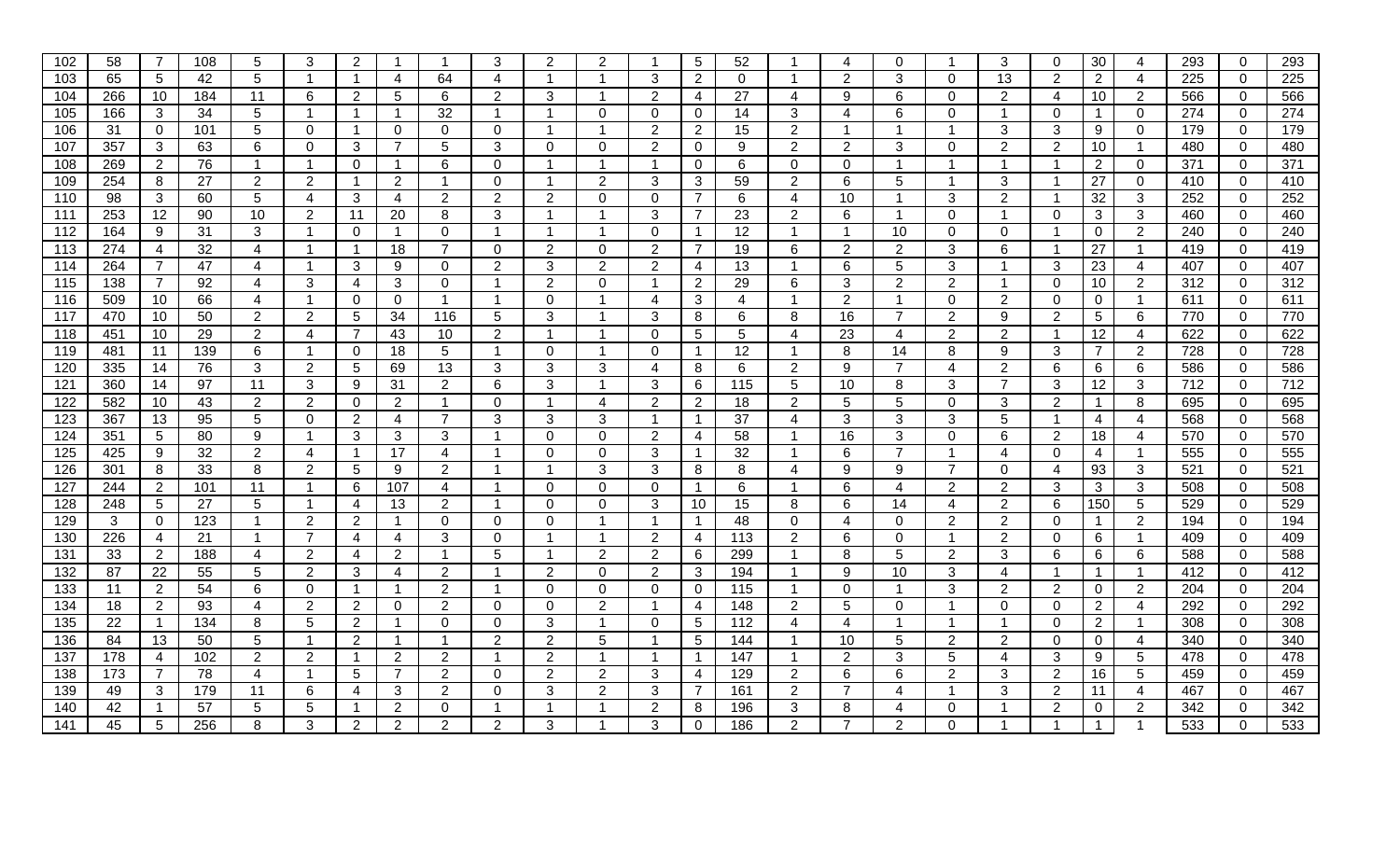| 142 | 8              | 2              | 119 | 5              | $\Omega$       | 2              | 0              | 2                        |                |                | 2              | $\Omega$       | 4              | 85  | 0              | 3              | $\Omega$                | $\Omega$       | 2              | 0              |                       | 4                    | 241 | $\mathbf 0$    | 241              |
|-----|----------------|----------------|-----|----------------|----------------|----------------|----------------|--------------------------|----------------|----------------|----------------|----------------|----------------|-----|----------------|----------------|-------------------------|----------------|----------------|----------------|-----------------------|----------------------|-----|----------------|------------------|
| 143 | 45             | $\overline{0}$ | 98  | 4              | -1             | $\overline{1}$ | $\Omega$       | $\Omega$                 | $\mathbf{0}$   | $\Omega$       | 2              |                | $\overline{1}$ | 10  | 3              | 4              |                         | $\mathbf 0$    | $\mathbf 0$    | 3              | 0                     | 2                    | 176 | $\mathbf 0$    | 176              |
| 144 | 5              | $\overline{2}$ | 129 | 4              | $\Omega$       | 2              | -1             | -1                       | $\Omega$       | 0              | -7             | $\Omega$       | 3              | 49  | $\Omega$       | 3              | $\Omega$                | $\mathbf 0$    | $\mathbf 0$    | -1             | 2                     | $\blacktriangleleft$ | 210 | $\overline{0}$ | 210              |
| 145 | 56             | 3              | 242 | 15             | 5              | 2              | 0              | -1                       | -1             | $\Omega$       | $\overline{4}$ | $\overline{2}$ | 3              | 71  | $\overline{2}$ | 3              | -1                      | $\Omega$       | 3              | 2              | $\overline{2}$        | $\overline{4}$       | 422 | $\Omega$       | 422              |
| 146 | 110            | 10             | 121 | 2              | 2              | $\overline{1}$ | 12             | -1                       | -1             | $\Omega$       | $\mathbf 0$    | 6              | $\overline{2}$ | 48  |                | -1             | 9                       | 2              | 2              | $\overline{1}$ | $\overline{7}$        | $\mathbf{1}$         | 340 | $\overline{0}$ | 340              |
| 147 | 60             | $\overline{2}$ | 155 | $\overline{2}$ | 0              | $\mathbf{1}$   | 4              | $\Omega$                 | $\mathbf 0$    | $\Omega$       |                | $\Omega$       | $\mathbf 1$    | 69  | $\mathbf 0$    | 6              | $\overline{2}$          | -1             | $\mathbf 0$    | $\mathbf{0}$   |                       | $\mathbf 0$          | 305 | $\mathbf 0$    | 305              |
| 148 | 35             | 9              | 448 | 15             | 2              | $\overline{1}$ | -1             | $\overline{2}$           | $\overline{2}$ | $\overline{2}$ |                | -1             | $\mathbf{1}$   | 98  |                | 3              |                         | $\mathbf 0$    | 5              | $\mathbf{0}$   | 0                     | $\overline{2}$       | 630 | $\overline{0}$ | 630              |
| 149 | 38             |                | 12  | 3              | $\Omega$       | $\Omega$       | $\overline{2}$ | 2                        | $\mathbf{0}$   |                | $\Omega$       | $\Omega$       | 4              | 84  | $\overline{2}$ | 6              | 1                       | $\Omega$       | $\mathbf{0}$   | $\overline{1}$ | 10                    | $\mathbf 0$          | 167 | $\overline{0}$ | 167              |
| 150 | 43             | 2              | 40  | $\mathbf{0}$   | 2              | -1             | $\overline{2}$ | $\Omega$                 | -1             | $\Omega$       | $\Omega$       | $\Omega$       | -1             | 51  |                | 3              | 2                       |                |                | 0              | $\mathbf{2}^{\prime}$ | -1                   | 154 | $\overline{0}$ | 154              |
| 151 | 115            | 11             | 144 | $\overline{7}$ |                | $\mathbf{1}$   |                | $\overline{\phantom{a}}$ | $\overline{1}$ | 5              | $\overline{2}$ |                | $\overline{1}$ | 57  |                | 5              | 3                       | $\mathbf 0$    |                | 2              | 0                     | $\mathbf{1}$         | 361 | $\mathbf 0$    | 361              |
| 152 | 273            | 15             | 63  | 6              | 2              | $\overline{2}$ | $\overline{7}$ | $\boldsymbol{\Delta}$    | $\mathbf 0$    | 4              | $\mathbf 0$    | 2              | 6              | 43  | 6              | 14             | 12                      | 9              | $\overline{7}$ | 3              | 28                    | 10                   | 516 | $\overline{0}$ | 516              |
| 153 | 84             | 6              | 395 | 16             | $\overline{4}$ | 5              | 5              | -1                       | -1             | $\Omega$       | 3              | 0              | 4              | 120 | $\overline{2}$ | 4              | $\overline{\mathbf{4}}$ | 3              | 2              | 3              | $\mathbf 0$           | $\overline{2}$       | 664 | $\mathbf 0$    | 664              |
| 154 | 123            | 16             | 91  | 4              | -1             | $\Omega$       | 0              | 4                        | $\Omega$       |                |                |                | $\mathbf{1}$   | 33  | $\mathbf 0$    | $\overline{7}$ | 6                       | $\Omega$       | $\overline{2}$ | -1             | $\overline{2}$        | $\mathbf{1}$         | 295 | $\mathbf 0$    | 295              |
| 155 | 274            | 21             | 71  | 4              |                | 4              | 55             | 9                        | $\overline{2}$ | 3              | 4              | 4              | $\overline{7}$ | 82  | 6              | 14             | 23                      | 5              | $\overline{7}$ | 3              | 12                    | 6                    | 617 | $\overline{0}$ | 617              |
| 156 | 33             | 5              | 127 | 10             | 3              | 9              | 3              | 2                        | 2              | 2              | 4              | 2              | 14             | 386 | 3              | 12             |                         |                | 3              | 4              | 3                     | $\overline{2}$       | 631 | $\overline{0}$ | 631              |
| 157 | $\overline{4}$ | $\overline{2}$ | 121 | 6              |                | 3              | 3              | 2                        | -1             |                | 2              | 2              | 4              | 160 | $\overline{1}$ | 4              | -1                      | 0              | -1             | 3              | 0                     | 3                    | 325 | $\overline{0}$ | 325              |
| 158 | 330            | 16             | 27  | $\mathbf{0}$   | -1             | $\mathbf{0}$   | 0              | 0                        | -1             |                | $\Omega$       | 0              | $\mathbf 0$    | 6   |                | 9              | 5                       | $\Omega$       | -1             | -1             | 0                     | $\mathbf 0$          | 399 | $\overline{0}$ | 399              |
| 159 | 109            | 3              | 80  | 4              |                | $\mathbf{0}$   | 0              | 2                        | $\mathbf{0}$   | $\Omega$       |                | 0              | 2              | 21  | $\Omega$       | -1             |                         | 2              | 2              | 4              |                       | $\mathbf{1}$         | 235 | $\mathbf 0$    | 235              |
| 160 | 164            | 5              | 8   | $\overline{4}$ | $\overline{1}$ | $\overline{2}$ | 33             | 4                        | $\mathbf{0}$   | $\Omega$       | $\overline{1}$ | -1             | $\mathbf{1}$   | 4   | $\overline{2}$ | $\overline{2}$ | $\overline{7}$          | $\Omega$       | 2              | $\mathbf{0}$   | $\overline{2}$        | 5                    | 248 | $\mathbf 0$    | 248              |
| 161 | 140            | 9              | 139 | 15             | 4              | 5              | 4              | 8                        | 5              | 2              | $\overline{2}$ | 8              | 6              | 114 | 4              | 15             | 9                       | 3              | 4              | 3              | 3                     | $\overline{2}$       | 504 | $\overline{0}$ | 504              |
| 162 | 125            | 11             | 151 | 18             | $\overline{2}$ | 3              | 57             | $\overline{7}$           | $\overline{2}$ | 4              | 3              | $\overline{2}$ | 6              | 175 | 4              | 8              | 4                       | 2              | 6              | $\mathbf{0}$   | 5                     | $\overline{2}$       | 597 | $\mathbf 0$    | 597              |
| 163 | 209            | 3              | 35  | 3              | 2              | $\overline{1}$ | -1             | 2                        |                | $\overline{2}$ | $\overline{2}$ | 0              | $\mathbf 0$    | 22  | $\mathbf 0$    | -1             | 6                       | -1             |                | -1             | 0                     | $\overline{2}$       | 295 | $\mathbf{0}$   | 295              |
| 164 | 87             | 5              | 31  | 3              | 7              | 9              | 36             | $\Omega$                 |                | $\Omega$       | $\Omega$       | $\overline{2}$ | 14             | 18  | 8              | $\overline{7}$ | 3                       | 7              | $\overline{2}$ | $\overline{1}$ | 105                   | 3                    | 349 | $\mathbf 0$    | 349              |
| 165 | 65             | 5              | 84  | 4              | 4              | 8              | 12             | 3                        | -1             | $\Omega$       | $\mathbf 0$    | 3              | 9              | 51  | 4              | 3              | 3                       | 4              | $\overline{4}$ | -1             | 85                    | $\overline{2}$       | 355 | $\overline{0}$ | 355              |
| 166 | 32             | 3              | 146 | 3              | 2              | $\overline{2}$ | $\Omega$       | 3                        | $\mathbf{0}$   |                | 2              | 3              | 8              | 271 | $\overline{2}$ | 9              | $\overline{2}$          | 2              | $\overline{2}$ | 2              | $\overline{2}$        | $\overline{4}$       | 501 | $\overline{0}$ | 501              |
| 167 | 75             | 6              | 184 | 13             | 3              | 3              | $\overline{2}$ | -1                       | $\mathbf{0}$   |                | $\Omega$       | 0              | $\overline{7}$ | 153 | 5              | 9              |                         | 4              | 10             | 3              | 4                     | 5                    | 489 | $\overline{0}$ | 489              |
| 168 | 121            | 8              | 71  | 3              | $\overline{7}$ | 5              | 6              | $\overline{\mathbf{1}}$  | 3              |                |                | 3              | 11             | 160 | 8              | $\overline{4}$ | 4                       | 5              | $\mathbf{1}$   | $\overline{1}$ | 28                    | $\overline{4}$       | 456 | $\mathbf 0$    | 456              |
| 169 | 272            | 10             | 32  | 8              | -1             | 5              | 11             | 8                        | 2              | $\overline{2}$ | 2              | -1             | $\overline{2}$ | 100 | 3              | 14             | $\overline{7}$          | 2              | $\overline{2}$ | $\mathbf{0}$   | 14                    | 3                    | 501 | $\overline{0}$ | 501              |
| 170 | 35             |                | 240 | 6              |                | $\mathbf{1}$   | 0              | -1                       | $\Omega$       |                | $\Omega$       | $\Omega$       | 3              | 72  |                | 4              | $\mathbf 0$             | -1             | $\overline{0}$ | $\Omega$       | 0                     | $\mathbf{1}$         | 368 | $\mathbf 0$    | 368              |
| 171 | 177            | 25             | 44  | 5              |                | 2              | 3              | 2                        |                | 3              |                | 3              | 6              | 49  |                | 5              | 4                       |                | 0              | $\overline{2}$ |                       | $\overline{2}$       | 338 | $\overline{0}$ | 338              |
| 172 | 569            | 17             | 38  | 5              | 3              | 6              | 92             | $\overline{7}$           | 4              |                | 6              | 3              | 11             | 8   |                | 14             | $\overline{7}$          | $\Omega$       | $\overline{4}$ | $\mathbf{0}$   | $\overline{2}$        | $\overline{4}$       | 805 | $\overline{0}$ | 805              |
| 173 | 302            | 25             | 65  | 8              | $\overline{2}$ | 4              | -1             | 10                       | 3              | 2              |                | $\Omega$       | $\mathbf{1}$   | 31  | $\mathbf 0$    | 5              | 3                       |                | $\overline{0}$ | -1             | 4                     | $\mathbf 0$          | 469 | $\overline{0}$ | 469              |
| 174 | 91             | $\overline{2}$ | 45  | -1             | 2              | $\mathbf 0$    | 3              | $\overline{2}$           | $\mathbf 0$    | 2              | $\overline{0}$ | $\Omega$       | $\overline{0}$ | 96  | $\Omega$       | 8              | 3                       | $\mathbf 0$    | $\mathbf 0$    | 3              | 3                     | $5\phantom{.0}$      | 266 | $\overline{0}$ | 266              |
| 175 | 99             | 9              | 103 | $\overline{7}$ | $\overline{2}$ | 4              | 25             | 3                        | 2              | $\Omega$       | 3              | 4              | $\overline{7}$ | 60  | 4              | 10             | $\overline{7}$          | 5              | 6              | 5              | 7                     | 6                    | 378 | $\mathbf 0$    | $\overline{378}$ |
| 176 | 35             | 6              | 96  | 4              | 4              | 4              | 40             | $\Omega$                 | -1             | $\overline{2}$ | -1             | 2              | $\overline{2}$ | 54  | 5              | 6              | 9                       | 2              | 6              | 2              | 5                     | $\mathbf{1}$         | 287 | $\mathbf 0$    | 287              |
| 177 | 123            | 6              | 32  | 5              | $\Omega$       | $\overline{1}$ | 13             | 5                        | 2              | $\overline{2}$ | 3              |                | 3              | 23  | 4              | 11             | $\overline{2}$          | $\mathbf 0$    | 3              | 3              | 4                     | $\overline{1}$       | 247 | $\mathbf 0$    | 247              |
| 178 | 149            | 15             | 17  | $\overline{2}$ |                | $\overline{2}$ | 8              | 17                       | $\overline{2}$ |                |                |                | $\mathbf 1$    | 14  |                | 14             | 5                       | $\overline{2}$ | 3              | 5              | $\overline{2}$        | 4                    | 267 | $\overline{0}$ | 267              |
| 179 | 92             |                | 8   | $\mathbf{0}$   | $\Omega$       | $\overline{0}$ |                | -1                       | $\Omega$       |                | 2              | $\Omega$       | $\mathbf 1$    | 66  | 4              | 11             | $\overline{7}$          |                | $\overline{0}$ | $\mathbf{0}$   | $\overline{2}$        | $\mathbf 1$          | 199 | $\mathbf 0$    | 199              |
| 180 | 157            | 7              | 84  | 8              | 2              | $\mathbf 0$    | 2              | 64                       |                | $\overline{2}$ | 0              | $\Omega$       | $\overline{2}$ | 16  |                |                | 4                       | 2              | 9              | 2              | 2                     | $\mathbf 0$          | 372 | $\overline{0}$ | 372              |
| 181 | 158            | 6              | 148 | 3              |                | 3              | 3              | 5                        |                |                | $\Omega$       |                | 5              | 60  | $\overline{2}$ | 3              | $\mathfrak{p}$          |                | 2              | 3              | 9                     |                      | 418 | $\overline{0}$ | 418              |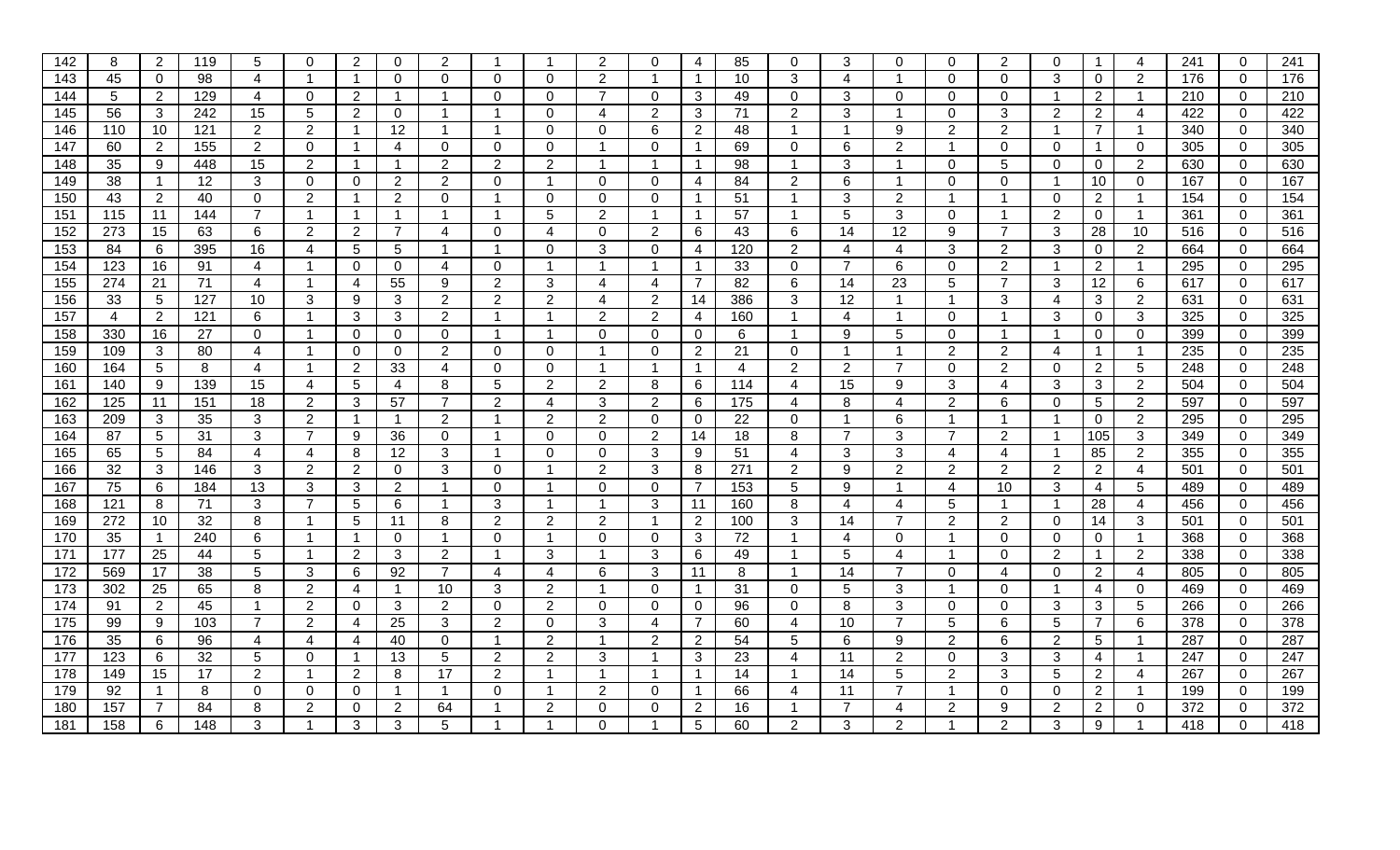| 182 | 48              | 5               | 40  | 4              | 2                | -1             | 22             | 0              | -1                      |                | 5                     |                | 12             | 22  | $\overline{2}$ |                 | 8              | 3              | 3              | 5                       | 64             |                 | 256 | $\overline{0}$ | 256 |
|-----|-----------------|-----------------|-----|----------------|------------------|----------------|----------------|----------------|-------------------------|----------------|-----------------------|----------------|----------------|-----|----------------|-----------------|----------------|----------------|----------------|-------------------------|----------------|-----------------|-----|----------------|-----|
| 183 | 207             | 9               | 97  | 5              |                  | 3              | $\overline{2}$ | 5              | 3                       |                | 3                     | 4              | 4              | 57  | 2              | 5               | $\overline{7}$ | 5              | 3              | $\overline{2}$          | 5              | 4               | 434 | $\mathbf 0$    | 434 |
| 184 | 198             | 9               | 69  | 7              |                  | -1             | 2              | 3              | 3                       | $\Omega$       |                       | 3              | $\mathbf 0$    | 20  | 3              | 6               | 5              | $\mathbf{0}$   | -1             | -1                      |                | $\mathbf 0$     | 334 | $\overline{0}$ | 334 |
| 185 | 23              | 5               | 10  | $\overline{7}$ | 3                | 4              | 57             | $\overline{2}$ | 2                       | -1             |                       | 4              | 11             | 25  | 5              | $\overline{7}$  | 5              | 5              | 2              | 4                       | 120            | 6               | 309 | $\Omega$       | 309 |
| 186 | 423             | 12              | 36  | 9              | 3                | 5              | 10             | 6              | 4                       | 2              | 6                     | 4              | 4              | 74  | 3              | 18              | 27             | 3              | $\overline{4}$ | 4                       |                | 8               | 666 | $\overline{0}$ | 666 |
| 187 | 277             | 5               | 36  | 9              | 4                | 5              |                | 3              | 4                       | 3              | $\overline{2}$        | 0              | 8              | 93  | 4              | 6               | 5              | -1             |                | -1                      |                | $\mathbf{1}$    | 470 | $\mathbf 0$    | 470 |
| 188 | 223             | 15              | 51  | 3              | $\Omega$         | 7              |                | 5              | $\Omega$                | 2              | $\overline{2}$        | 8              | $\mathbf 1$    | 83  | $\overline{2}$ | 5               | $\overline{2}$ | $\mathbf{0}$   | 3              | $\Omega$                | 0              | 3               | 416 | $\overline{0}$ | 416 |
| 189 | 133             | 3               | 36  | 5              |                  | 4              | 41             | 0              | -1                      | 6              | 2                     | 2              | 12             | 151 | 3              | 17              | 5              | 3              | -1             | 5                       | 31             | 3               | 465 | $\overline{0}$ | 465 |
| 190 | 157             | 5               | 38  | 5              | 3                | 3              | 6              | 2              | $\Omega$                | 3              |                       | 2              | 20             | 93  | 11             | 16              | $\overline{7}$ | 7              | 4              | 5                       | 70             | $\overline{4}$  | 462 | $\overline{0}$ | 462 |
| 191 | 154             | 5               | 9   | $\mathbf{1}$   | $\overline{2}$   | $\Omega$       |                | 2              | $\overline{1}$          | $\Omega$       |                       | $\Omega$       | 5              | 5   |                | $\overline{7}$  | $\mathbf{1}$   | 3              | $\mathbf 0$    | $\overline{\mathbf{1}}$ | 30             | 4               | 233 | $\overline{0}$ | 233 |
| 192 | 91              | $\overline{2}$  | 52  | 4              | -1               | $\overline{7}$ | 90             | 14             | -1                      | 5              | 3                     | 4              | 10             | 270 | 5              | 13              | $\overline{7}$ | 2              | $\overline{1}$ | 3                       |                | 4               | 590 | $\overline{0}$ | 590 |
| 193 | 205             | 16              | 11  | 4              | $\overline{2}$   | $\overline{7}$ | 24             | 4              | -1                      | $\overline{2}$ | 0                     | - 1            | 3              | 20  | $\overline{1}$ | $5\phantom{.0}$ | 6              | -1             | 2              | -1                      | 4              | $\overline{1}$  | 321 | $\mathbf 0$    | 321 |
| 194 | 240             | 6               | 26  | $\Omega$       | $\Omega$         | 6              | 24             | 2              | -1                      | $\Omega$       | 5                     |                | 6              | 143 | $\overline{2}$ | 18              | 9              | 3              | 8              | 3                       | 2              | 5               | 510 | $\mathbf{0}$   | 510 |
| 195 | 31              | 5               | 64  | 4              |                  | 5              | 23             | -1             | $\Omega$                |                | $\Omega$              | 2              | 4              | 318 |                | 6               | $\overline{2}$ | $\mathbf 0$    | $\overline{2}$ | 2                       |                | $\mathbf{1}$    | 474 | $\overline{0}$ | 474 |
| 196 | 80              | 6               | 29  | $\overline{2}$ |                  | $\mathbf 0$    | 52             | 3              | 3                       | 2              | $\overline{2}$        | 3              | 4              | 74  | 11             | 14              | 3              | 2              | $\overline{4}$ | $\Omega$                | 0              | $\overline{1}$  | 296 | $\overline{0}$ | 296 |
| 197 | 139             | 3               | 4   | 0              | 0                | 0              | 44             | $\overline{2}$ | $\overline{2}$          | $\Omega$       |                       | $\Omega$       | $\overline{1}$ | 12  | $\overline{2}$ | 3               | 3              | 2              | -1             | 3                       |                | $\mathbf 0$     | 223 | $\mathbf 0$    | 223 |
| 198 | 244             | 8               | 29  | 3              | 3                | 3              | 41             | - 1            | 5                       |                | 2                     | $\Omega$       | $\mathbf 1$    | 83  |                | 4               | 4              | $\Omega$       |                |                         |                | $\mathbf 0$     | 442 | $\mathbf 0$    | 442 |
| 199 | 50              | $\mathbf{1}$    | 58  | -1             |                  | 1              | 5              | -1             | 2                       |                | $\Omega$              | 0              | 4              | 116 |                | 3               | 1              | $\Omega$       | 0              | -1                      | $\Omega$       | $\mathbf 0$     | 247 | $\overline{0}$ | 247 |
| 200 | 161             | 14              | 32  | 4              | $\overline{1}$   | 10             | 4              | 2              | $\overline{2}$          | $\Omega$       | $\Omega$              | 6              | 3              | 283 | 3              | 3               | 4              | $\overline{1}$ | $\mathbf 1$    | 2                       | 8              | $\overline{2}$  | 546 | $\mathbf 0$    | 546 |
| 201 | 12              | $\overline{0}$  | 29  | $\mathbf{1}$   | 2                | $\mathbf 0$    | -1             | 0              | 0                       | -1             | $\mathbf 1$           | 2              | 6              | 147 | 3              | 11              | $\overline{1}$ | 2              | $\overline{1}$ | $\mathbf{0}$            | 0              | $\mathbf{1}$    | 221 | $\overline{0}$ | 221 |
| 202 | $\overline{29}$ | 3               | 47  | 3              | $\Omega$         | $\Omega$       |                | -1             | $\Omega$                | $\Omega$       | $\Omega$              | 0              | $\overline{7}$ | 228 | $\overline{2}$ | 6               | $\overline{2}$ | $\mathbf 1$    | 3              | $\mathbf{0}$            | $\overline{2}$ | $\overline{2}$  | 337 | $\mathbf 0$    | 337 |
| 203 | 117             | 6               | 54  | 5              | 2                | 9              | 41             | 4              | $\Omega$                | 3              | $\overline{2}$        | 2              | $\overline{2}$ | 78  | 3              | 10              | 2              | -1             | 4              | $\overline{1}$          | 3              | 5               | 354 | $\mathbf{0}$   | 354 |
| 204 | 115             | 7               | 51  | $\overline{2}$ |                  | 9              | 18             | 4              | 5                       | 2              | $\boldsymbol{\Delta}$ | $\overline{2}$ | 6              | 302 | 6              | 14              | 3              | 2              | 3              | 6                       | 3              | $\overline{5}$  | 570 | $\mathbf 0$    | 570 |
| 205 | 41              | 5               | 56  | $\overline{2}$ | -1               | 2              | 21             | $\overline{2}$ | $\overline{2}$          | -1             | 3                     |                | $\sqrt{5}$     | 218 | $\overline{2}$ | 5               | $\mathbf{1}$   | $\overline{2}$ | $\overline{2}$ | $\overline{2}$          | 0              | $\mathbf{1}$    | 381 | $\overline{0}$ | 381 |
| 206 | 122             | 13              | 31  | 5              | -1               | 8              | 5              | 6              | 4                       | 4              |                       | 5              | 8              | 201 |                | 16              | 4              |                | $\overline{2}$ | $\overline{1}$          | 3              | 9               | 451 | $\overline{0}$ | 451 |
| 207 | 254             | 9               | 48  | -1             | $\boldsymbol{4}$ | 3              | $\overline{2}$ | 9              | 3                       |                | 2                     | $\Omega$       | 3              | 158 |                | 11              | 6              | 3              | 2              | 3                       | 3              | 3               | 529 | $\overline{0}$ | 529 |
| 208 | 136             | $5\phantom{.0}$ | 21  | $\mathbf 1$    | $\Omega$         | $\overline{2}$ | 16             | $\overline{1}$ | $\overline{2}$          | $\overline{2}$ |                       | -1             | 3              | 126 | $\overline{2}$ | 6               | $\overline{7}$ | 2              | $\mathbf 1$    | 2                       |                | $\mathbf 0$     | 338 | $\mathbf 0$    | 338 |
| 209 | 212             | 16              | 129 | 6              |                  | $\overline{7}$ | 30             | 5              | 5                       | 5              | 3                     | 5              | 10             | 214 | 8              | 9               | 8              | 3              | $\overline{7}$ | 4                       | 3              | $5\phantom{.0}$ | 695 | $\overline{0}$ | 695 |
| 210 | 140             | 5               | 70  | $\overline{2}$ | 2                | 3              |                | $\mathfrak{p}$ |                         | $\Omega$       | $\overline{2}$        |                | 3              | 81  | 3              | $\overline{7}$  | -1             | $\overline{2}$ | $\overline{2}$ | $\Omega$                |                | $\mathbf 0$     | 329 | $\overline{0}$ | 329 |
| 211 | 440             | 9               | 18  | $\overline{2}$ |                  | 5              | 23             | 4              | -1                      | 2              | $\Omega$              | 2              | 2              | 16  |                |                 | 6              | -1             | -1             | 2                       |                | $\Omega$        | 538 | $\mathbf 0$    | 538 |
| 212 | 244             | 14              | 24  | $\overline{2}$ | 2                | 4              | 16             | 9              | 3                       | 2              | $\mathbf{0}$          | -1             | $\overline{4}$ | 71  |                | 10              | 6              | 5              | $\mathbf 0$    | 2                       |                | 6               | 427 | $\mathbf 0$    | 427 |
| 213 | 5               | $\mathbf 0$     | 51  | 4              | 4                | 0              | -1             | $\Omega$       | $\Omega$                | $\Omega$       | 3                     | 2              | 8              | 183 | $\overline{2}$ | 4               | $\mathbf 0$    | $\Omega$       | -1             | $\Omega$                |                | $\mathbf{1}$    | 270 | $\overline{0}$ | 270 |
| 214 | 165             | 7               | 93  | 3              | 2                | $\Omega$       | 11             | 4              | -1                      | $\Omega$       |                       | 2              | 6              | 207 | $\overline{1}$ | 13              | 10             | 4              | 3              | 3                       | 12             | 4               | 552 | $\overline{0}$ | 552 |
| 215 | 196             | 11              | 158 | 4              | 6                | 9              | 22             | 4              | 2                       | 3              | 2                     | 5              | $\overline{7}$ | 201 | $\overline{2}$ | $\overline{13}$ | 2              | $\Omega$       | $\overline{4}$ | 2                       | 2              | 5               | 660 | $\mathbf 0$    | 660 |
| 216 | 71              | 10              | 210 | 9              | -1               | $\overline{7}$ | 26             | $\overline{2}$ | $\overline{\mathbf{1}}$ | 5              | -1                    | 2              | $\mathbf{3}$   | 110 | 4              | 11              | 4              | -1             | $\overline{2}$ | 5                       | 20             | $\mathbf{1}$    | 506 | $\mathbf 0$    | 506 |
| 217 | 72              | $\mathbf 0$     | 31  | 3              | -1               | 2              | 0              | -1             | -1                      | $\Omega$       | $\mathbf 0$           | $\Omega$       | $\mathbf{0}$   | 83  | 0              | 3               | $\mathbf 1$    | -1             | $\overline{1}$ | 3                       | $\overline{2}$ | $\overline{1}$  | 206 | $\mathbf 0$    | 206 |
| 218 | 51              | 3               | 44  | 3              |                  | 5              | $\overline{2}$ | $\overline{2}$ | $\Omega$                |                | $\Omega$              | 0              | 5              | 93  | $\overline{2}$ |                 | $\overline{2}$ |                | $\overline{0}$ | 3                       | 4              | $\overline{1}$  | 224 | $\overline{0}$ | 224 |
| 219 | 726             | $\overline{2}$  | 10  | $\Omega$       | $\Omega$         | 0              | 0              | $\overline{2}$ |                         |                | $\Omega$              | $\Omega$       | $\mathbf 1$    | 60  | $\Omega$       | $\overline{2}$  | 4              |                | $\Omega$       | $\mathbf{0}$            | 0              | $\mathbf 0$     | 810 | $\mathbf 0$    | 810 |
| 220 | 332             | 7               | 95  | 7              |                  | 3              | 16             | 7              | 3                       |                | 2                     | 3              | 8              | 180 | 3              | 10              |                | 2              | 0              | -1                      |                | 3               | 695 | $\overline{0}$ | 695 |
| 221 | 138             | 2               | 25  | $\overline{2}$ |                  | $\Omega$       | 9              | 3              | $\Omega$                | $\Omega$       | $\Omega$              |                | 1              | 63  | 3              | 4               |                | $\overline{2}$ |                | $\Omega$                | 38             |                 | 294 | $\overline{0}$ | 294 |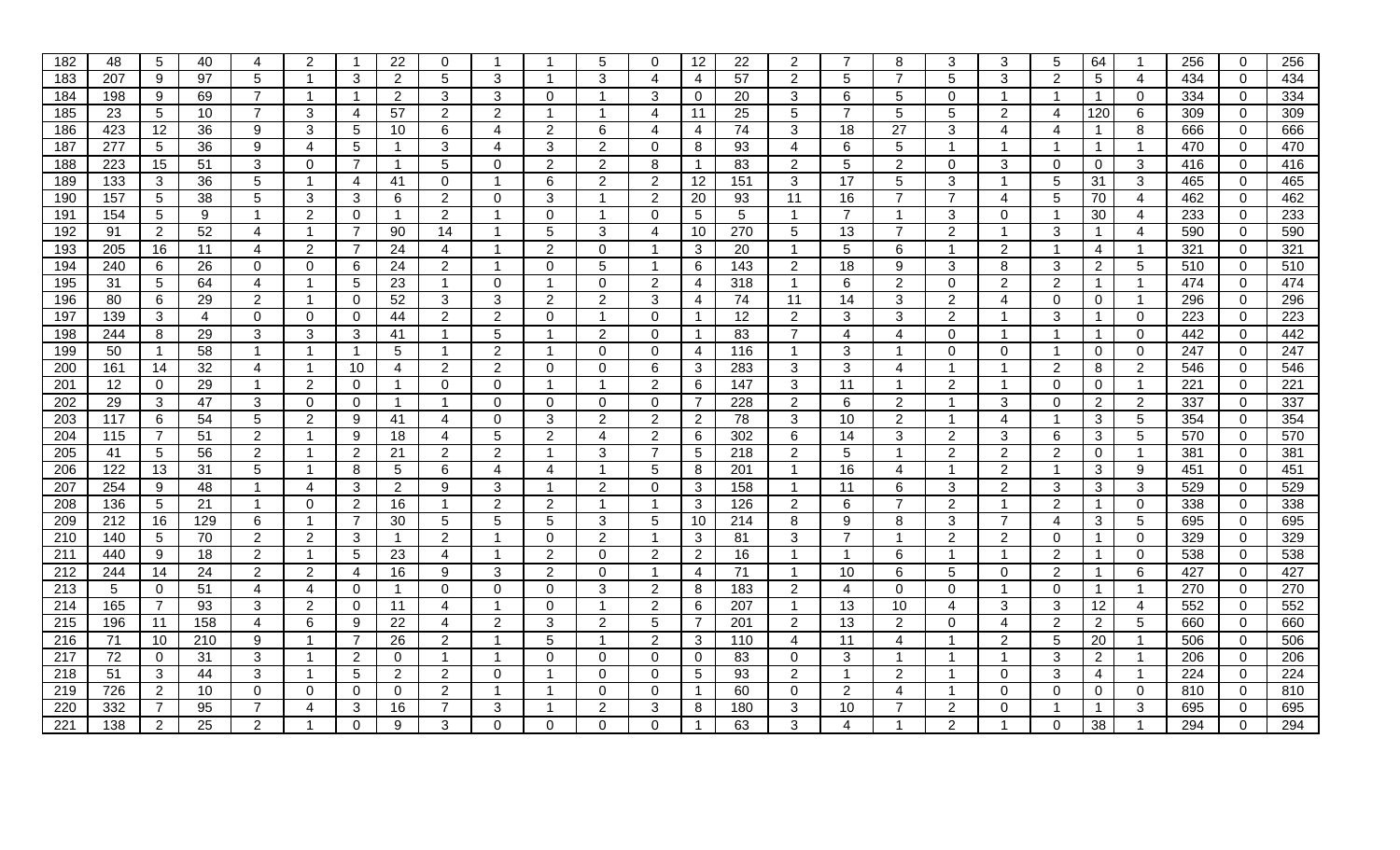| 222          | 148 |                 | 41  | 2              | $\Omega$       | $\Omega$        | 6               |                |                         |                | 0                       | $\Omega$ |                      | 85  | $\overline{2}$ | 5              | $\overline{2}$        |                |                 | $\Omega$                | 5              |                 | 304 | $\Omega$       | 304 |
|--------------|-----|-----------------|-----|----------------|----------------|-----------------|-----------------|----------------|-------------------------|----------------|-------------------------|----------|----------------------|-----|----------------|----------------|-----------------------|----------------|-----------------|-------------------------|----------------|-----------------|-----|----------------|-----|
| 223          | 200 | 4               | 23  |                | $\mathbf 0$    | $\mathbf 0$     | 3               | 4              |                         |                | 0                       | $\Omega$ |                      | 48  | 4              | $\overline{2}$ | 3                     | $\Omega$       |                 |                         | 27             |                 | 325 | $\overline{0}$ | 325 |
| 224          | 230 | 9               | 33  |                | $\Omega$       | $\mathbf 0$     | $\Omega$        | 3              | $\Omega$                | $\mathbf 0$    | $\Omega$                | 4        | $\overline{1}$       | 62  | $\overline{2}$ | 6              | $\overline{2}$        |                | $\mathbf{0}$    | $\mathbf{0}$            | 8              | $\mathbf 0$     | 362 | $\overline{0}$ | 362 |
| 225          | 102 | 3 <sup>1</sup>  | 6   | 3              | 2              | $\Omega$        | $\overline{0}$  | -1             | $\mathbf{0}$            | $\Omega$       | - 1                     | $\Omega$ | $\mathbf{1}$         | 39  | $\Omega$       | $\Omega$       | 3                     |                | $\Omega$        | -1                      | $\Omega$       | $\Omega$        | 163 | $\Omega$       | 163 |
| 226          | 544 | 9               | 23  | $\Omega$       | $\mathbf 0$    | $\mathbf 0$     | 1               | 6              |                         | $\Omega$       |                         |          | 2                    | 85  | $\Omega$       | 6              |                       | 2              |                 | 2                       | 3              | $\overline{2}$  | 690 | $\overline{0}$ | 690 |
| 227          | 91  | $\mathbf 0$     | 6   |                | $\Omega$       | $\mathbf 0$     | $\Omega$        | 0              | $\Omega$                | 0              | 0                       | $\Omega$ | $\overline{0}$       | 49  |                |                | $\Omega$              | $\overline{2}$ | $\mathbf{0}$    | -4                      |                | $\mathbf 0$     | 153 | $\mathbf 0$    | 153 |
| 228          | 99  |                 | 9   | $\Omega$       | $\mathbf{0}$   | $\mathbf 0$     | $\Omega$        | 0              | $\Omega$                | $\mathbf{0}$   |                         | $\Omega$ | $\mathbf{1}$         | 45  | $\overline{0}$ | $\Omega$       |                       | $\overline{0}$ | $\overline{0}$  | $\Omega$                |                | $\overline{0}$  | 158 | $\overline{0}$ | 158 |
| 229          | 108 | $\overline{2}$  | 15  | $\Omega$       | $\Omega$       | $\overline{2}$  | $\overline{2}$  | $\overline{2}$ |                         | $\Omega$       |                         | 2        | 4                    | 234 | 3              | 3              | 4                     |                | 3               | 0                       | 0              | $\overline{2}$  | 389 | $\Omega$       | 389 |
| 230          | 90  | 3               | 20  | $\mathbf 1$    | $\mathbf 0$    | $\overline{2}$  | -1              | 2              | $\Omega$                |                | $\overline{\mathbf{A}}$ | $\Omega$ | $\overline{1}$       | 223 | 4              | -4             | $\overline{2}$        | $\mathbf 0$    |                 | $\overline{\mathbf{A}}$ | $\overline{2}$ | $\overline{2}$  | 358 | $\mathbf 0$    | 358 |
| 231          | 59  | 6               | 39  | 2              | $\Omega$       | $\mathbf{1}$    | 1               | -1             | 2                       |                |                         | -1       | 7                    | 331 | 6              | 17             | $\Omega$              | $\Omega$       |                 | - 1                     | 0              |                 | 478 | $\Omega$       | 478 |
| 232          | 175 |                 | 45  | $\mathbf 1$    | $\mathbf{0}$   | $\overline{1}$  | $\overline{0}$  | 2              | -1                      | 2              | -1                      | $\Omega$ | 3                    | 154 | $\overline{0}$ | 3              | $\overline{0}$        |                |                 | $\mathbf{3}$            | 2              |                 | 397 | $\overline{0}$ | 397 |
| 233          | 158 | 5               | 52  | 5              | 2              | $\overline{1}$  | $\Omega$        | $\mathbf{0}$   |                         |                | $\overline{\mathbf{A}}$ | $\Omega$ | $\overline{2}$       | 223 | $\overline{A}$ | $\overline{2}$ | 2                     | $\mathbf 0$    | $\mathbf 0$     | 2                       | $\overline{2}$ | 3               | 463 | $\Omega$       | 463 |
| 234          | 253 | 8               | 107 | 3              | 4              | $\overline{4}$  | -1              | 13             | 4                       | $\overline{2}$ |                         | $\Omega$ | 8                    | 279 | 5              | $\overline{7}$ | 8                     | 5              | $5\overline{)}$ | 4                       | 4              | $\overline{2}$  | 727 | $\overline{0}$ | 727 |
| 235          | 313 | $\mathbf 0$     | 18  |                |                | $\mathbf 0$     | 1               | $\overline{7}$ | $\mathbf 0$             |                |                         | $\Omega$ | $\blacktriangleleft$ | 48  | $\mathbf 0$    | 0              | $\overline{2}$        | 0              | $\overline{2}$  | 0                       |                |                 | 398 | $\overline{0}$ | 398 |
| 236          | 174 | 6               | 62  | 4              | $\Omega$       | $\Omega$        | 3               | 5              | 4                       | $\overline{2}$ |                         | -1       | 3                    | 39  | 3              | 3              | $\overline{7}$        | 3              | 6               | 4                       | 6              | $\overline{2}$  | 338 | $\overline{0}$ | 338 |
| 237          | 196 | 10 <sup>°</sup> | 48  | 5              | 3              | $5\phantom{.0}$ | 3               | 17             | 6                       | 3              | 4                       | 3        | 9                    | 171 | 5              | 8              | $\overline{2}$        | 5              | 3               | - 1                     | 21             | $5\overline{)}$ | 533 | $\overline{0}$ | 533 |
| 238          | 171 | 14              | 30  | 3              | $\mathbf 0$    | 3               | 5               | 4              | $\mathbf 0$             |                | 0                       |          | $\overline{1}$       | 65  | 6              | 5              | 5                     | 4              | 4               | $\mathbf 0$             | 3              |                 | 326 | $\overline{0}$ | 326 |
| 239          | 150 | 5 <sup>5</sup>  | 51  | 2              | $\Omega$       | $\overline{1}$  | $\Omega$        | 2              | $\Omega$                | $\mathbf{0}$   |                         | -1       | $\mathbf{1}$         | 8   | $\overline{2}$ | 14             | 9                     |                |                 | 2                       | $\overline{7}$ | $\overline{2}$  | 260 | $\overline{0}$ | 260 |
| 240          | 598 | 5 <sup>5</sup>  | 10  | -1             | $\Omega$       | $\Omega$        | 12 <sup>2</sup> | 4              | $\Omega$                | $\mathbf 0$    | $\Omega$                | $\Omega$ | $\overline{0}$       | 10  | $\mathbf{0}$   | 4              | 9                     |                | $\mathbf{0}$    | 0                       | $\mathbf{2}$   | $\Omega$        | 656 | $\overline{0}$ | 656 |
| 241          | 120 | 8               | 146 | 11             | $\overline{4}$ | 8               | 20              | 9              | $\overline{\mathbf{A}}$ | $\mathbf 0$    | - 1                     | $\Omega$ | $5\phantom{.0}$      | 64  | 3              | 9              | 3                     |                | $\mathbf{3}$    | 4                       | 4              | 3               | 427 | $\Omega$       | 427 |
| 242          | 676 | 6               | 19  | $\overline{2}$ |                | 2               | 22              | 9              | $\Omega$                | $\Omega$       | 0                       |          | $\overline{0}$       | 6   | 3              | 6              | $\mathbf{2}^{\prime}$ | $\Omega$       | $\overline{2}$  | $\Omega$                | 3              | $\overline{4}$  | 764 | $\overline{0}$ | 764 |
| 243          | 189 | 15              | 85  | 6              | 3              | $\mathbf{1}$    | 6               | 126            | 4                       | 2              | $\Omega$                | 4        | $\overline{0}$       | 87  | $\overline{2}$ | 5              | 5                     | $2^{\circ}$    | 6               | -1                      | $\overline{2}$ | 4               | 555 | $\overline{0}$ | 555 |
| 244          | 422 | 19              | 75  | 9              |                | 3               | 8               | 20             | $\overline{2}$          | $\mathbf{0}$   | $\overline{2}$          | $\Omega$ | $\overline{2}$       | 52  | 3              | 3              | $\overline{7}$        | $\overline{2}$ | 5               | 3                       | $\overline{2}$ | 6               | 646 | $\overline{0}$ | 646 |
| 245          | 218 | 12 <sup>°</sup> | 59  | 3              |                | $\overline{4}$  | 51              | 116            | 6                       | 2              | 4                       | 3        | 5                    | 49  | 3              | 6              | 11                    | 3              | 17              | 2                       | 7              | 4               | 586 | $\Omega$       | 586 |
| 246          | 299 | 10              | 105 | 9              |                | -1              | 30              | $\overline{7}$ | $\overline{2}$          | $\overline{4}$ | $\overline{2}$          | 5        | 4                    | 24  | 3              | 10             | 6                     | 3              | 11              | 4                       | 10             |                 | 551 | $\overline{0}$ | 551 |
| 247          | 168 | 2               | 30  | 3              |                | 8               | 66              | 2              | 3                       |                |                         |          | $\overline{2}$       | 75  |                | 15             | 6                     | 2              | $\overline{2}$  | $\overline{ }$          | $\overline{2}$ |                 | 393 | $\overline{0}$ | 393 |
| <b>Total</b> |     |                 |     |                |                |                 |                 |                |                         |                |                         |          |                      |     |                |                |                       |                |                 |                         |                |                 |     |                |     |
| No. of       |     |                 |     |                |                |                 |                 |                |                         |                |                         |          |                      |     |                |                |                       |                |                 |                         |                |                 |     |                |     |

votes 38404 1576 22289 1415 <mark>448 599 2341 1377 345 308 334 433 842 16851 603 1668 1074 446 694 463 ### 645 95147 0 95147</mark> **recor**

**ded**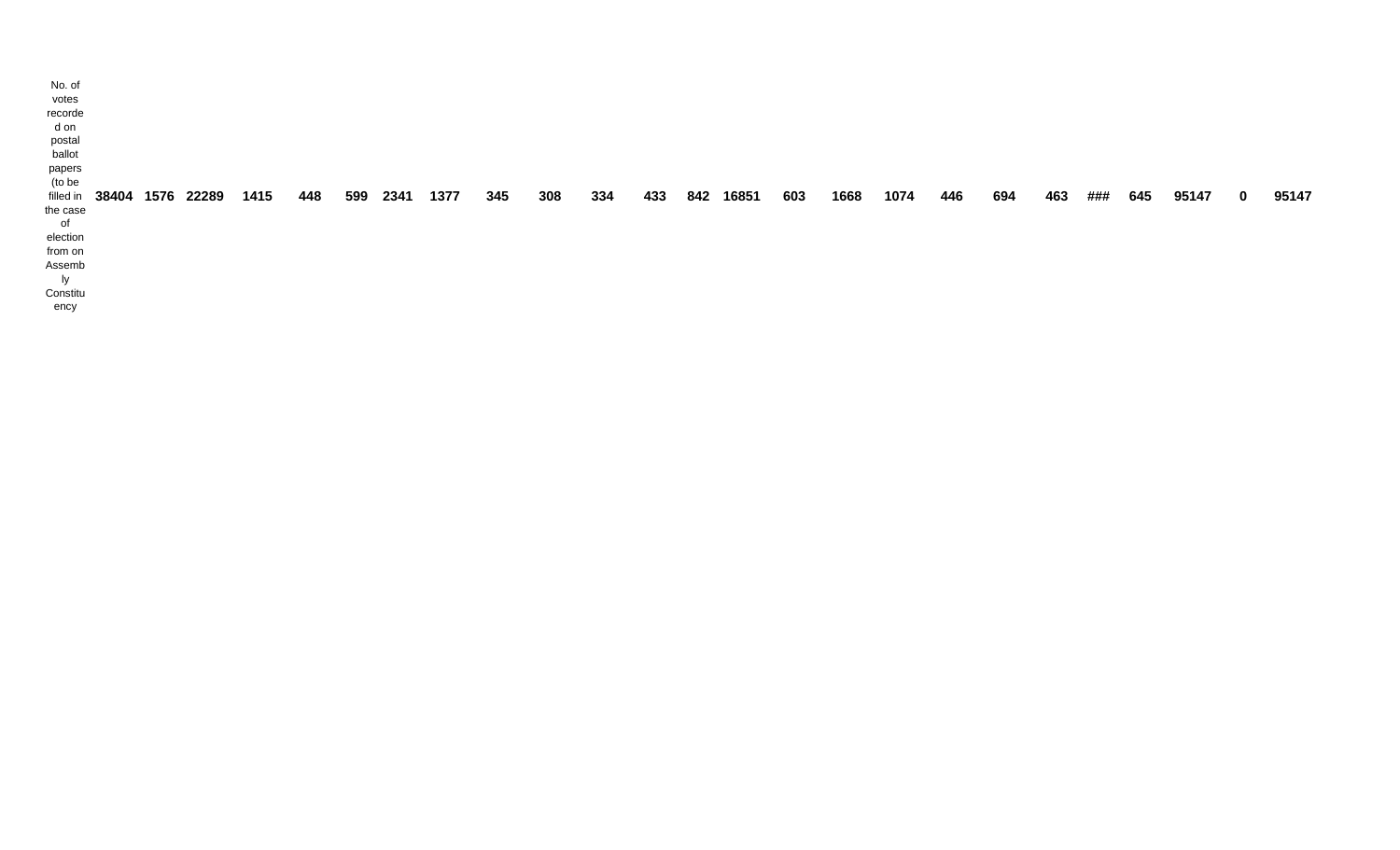